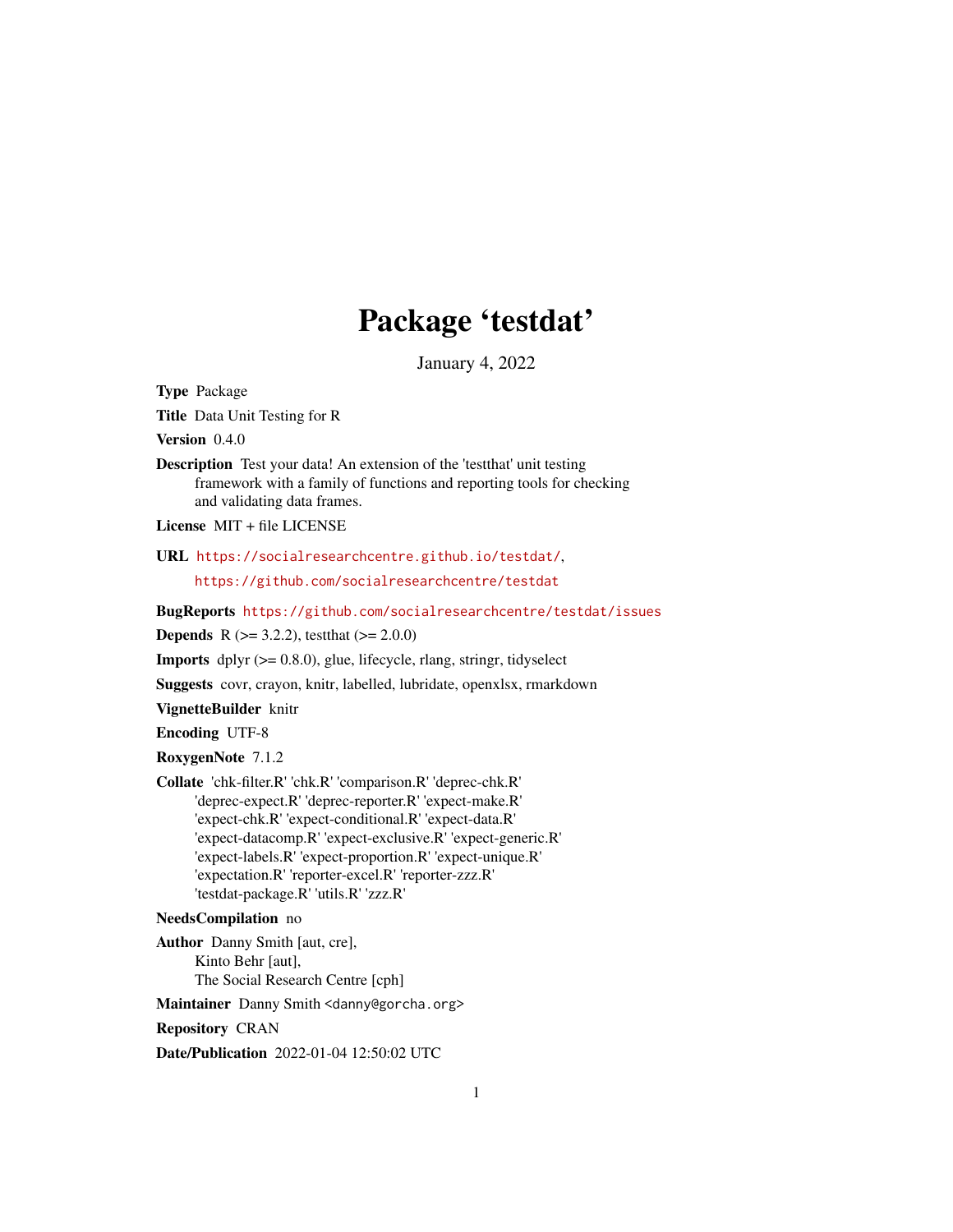# <span id="page-1-0"></span>R topics documented:

| Index | 31 |
|-------|----|

<span id="page-1-1"></span>chk-dates *Checks: dates*

## Description

Check that a vector conforms to a given date format such as YYYYMMDD.

## Usage

```
chk_date_yyyymmdd(x)
```

```
chk_date_yyyymm(x)
```
chk\_date\_yyyy(x)

## Arguments

x A vector to check.

## Value

A logical vector flagging records that have passed or failed the check.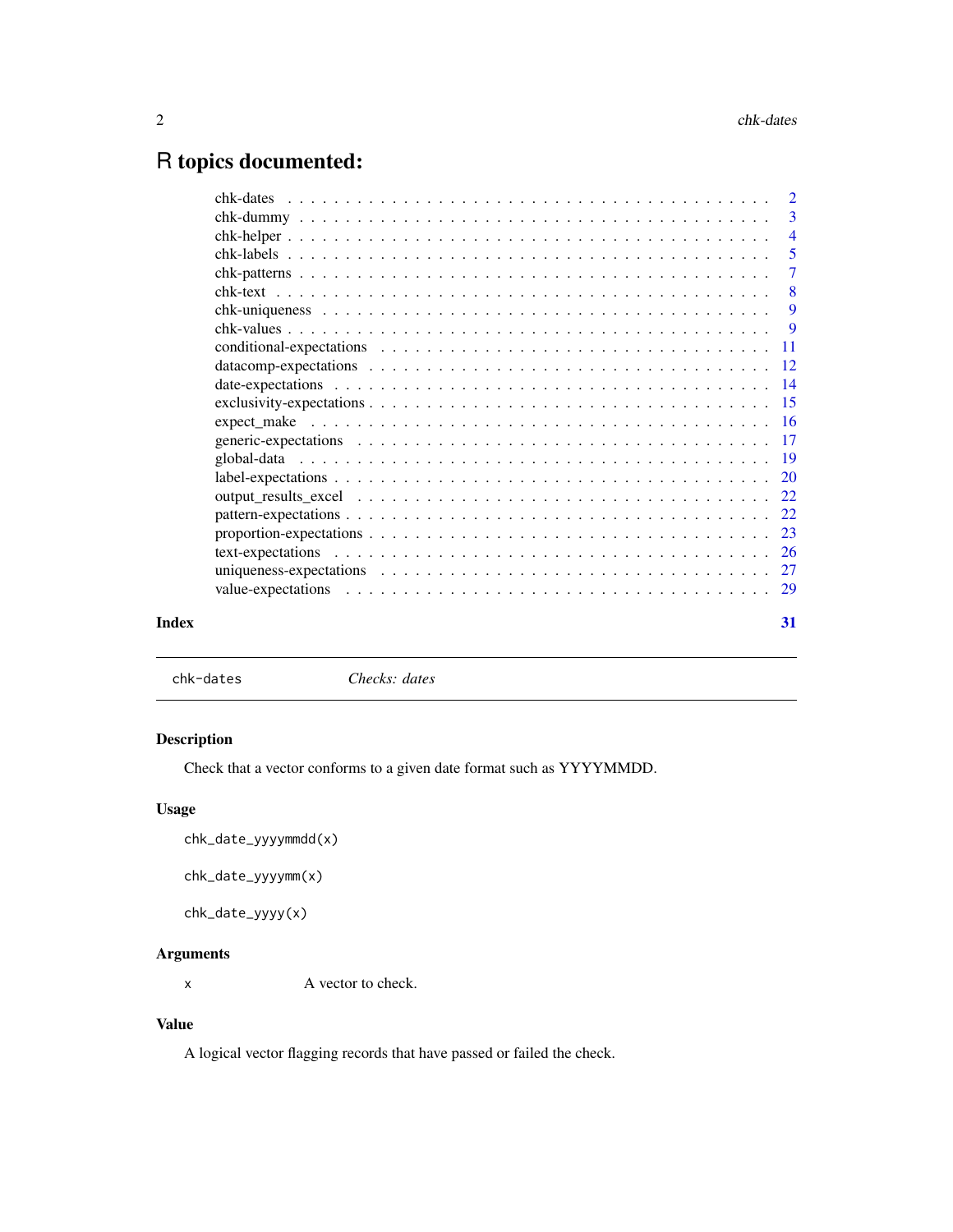## <span id="page-2-0"></span>chk-dummy 3

## See Also

[Checks: data frame helpers](#page-3-1)

[Expectations: dates](#page-13-1)

Other vector checks: [chk-dummy](#page-2-1), [chk-labels](#page-4-1), [chk-patterns](#page-6-1), [chk-text](#page-7-1), [chk-uniqueness](#page-8-1), [chk-values](#page-8-2)

## Examples

```
date <- c(20210101, 20211301, 20210132, 202101, 2021)
chk_date_yyyymmdd(date)
date <- c(202101, 202112, 202113, 2021)
chk_date_yyyymm(date)
date <- c("0001", "1688", "1775", "1789", "1791", "1848")
chk_date_yyyy(date)
```
<span id="page-2-1"></span>chk-dummy *Checks: dummy*

#### Description

These functions provide common, simple data checks.

#### Usage

chk\_dummy(x)

#### Arguments

x A vector to check.

## Value

A logical vector flagging records that have passed or failed the check.

#### See Also

[Checks: data frame helpers](#page-3-1)

Other vector checks: [chk-dates](#page-1-1), [chk-labels](#page-4-1), [chk-patterns](#page-6-1), [chk-text](#page-7-1), [chk-uniqueness](#page-8-1), [chk-values](#page-8-2)

## Examples

chk\_dummy(LETTERS)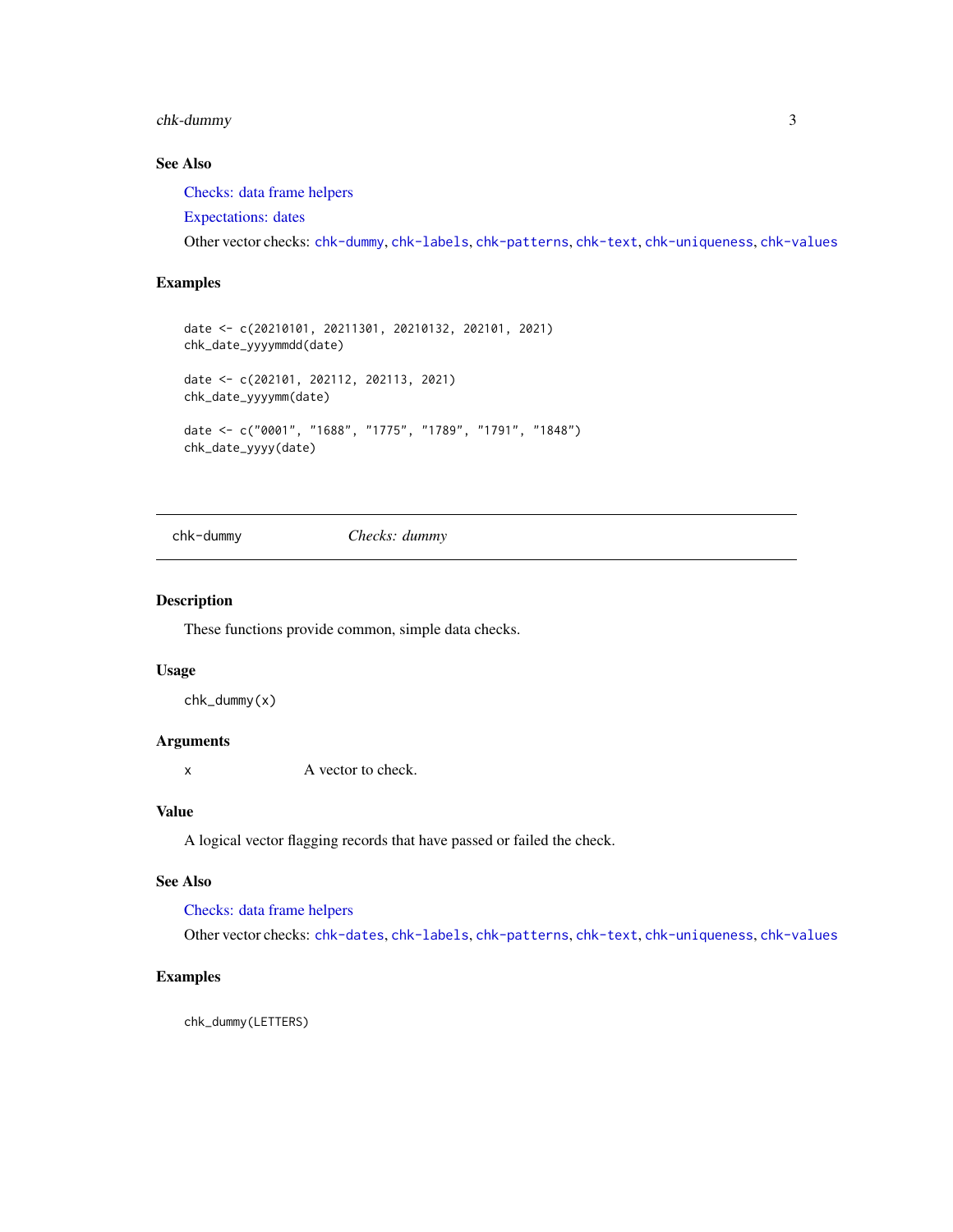<span id="page-3-1"></span><span id="page-3-0"></span>

## Description

These helper functions allowing easy checking using an arbitrary function (func) over multiple columns (vars) of a data frame (data), with an optional filter (flt).

#### Usage

```
chk_filter(data, vars, func, flt = TRUE, args = list())
chk_filter_all(data, vars, func, flt = TRUE, args = list())
chk_filter_any(data, vars, func, flt = TRUE, args = list())
```
#### Arguments

| data   | A data frame to check.                                                                                                                                                      |
|--------|-----------------------------------------------------------------------------------------------------------------------------------------------------------------------------|
| vars   | <tidy-select> A set of columns to check.</tidy-select>                                                                                                                      |
| func   | A function to use for checking that takes a vector as the first argument and<br>returns a logical vector of the same length showing whether an element passed<br>or failed. |
| $f$ lt | <data-masking> A filter specifying a subset of the data frame to test.</data-masking>                                                                                       |
| args   | A list of additional arguments to be added to the function calls.                                                                                                           |

## Details

- chk\_filter() applies func with args to vars in data filtered with flt and returns a data frame containing the resulting logical vectors.
- chk\_filter\_all() and chk\_filter\_any() both run chk\_filter() and return a single logical vector flagging whether *all* or *any* values in each row are TRUE (i.e. the conjunction and disjunction, respectively, of the columns in the output of chk\_filter()).

#### Value

A logical vector or data frame of logical vectors flagging records that have passed or failed the check, with NA where records do not meet the filter condition.

### See Also

Other chk\_\*() functions such as [chk\\_values\(\)](#page-8-2)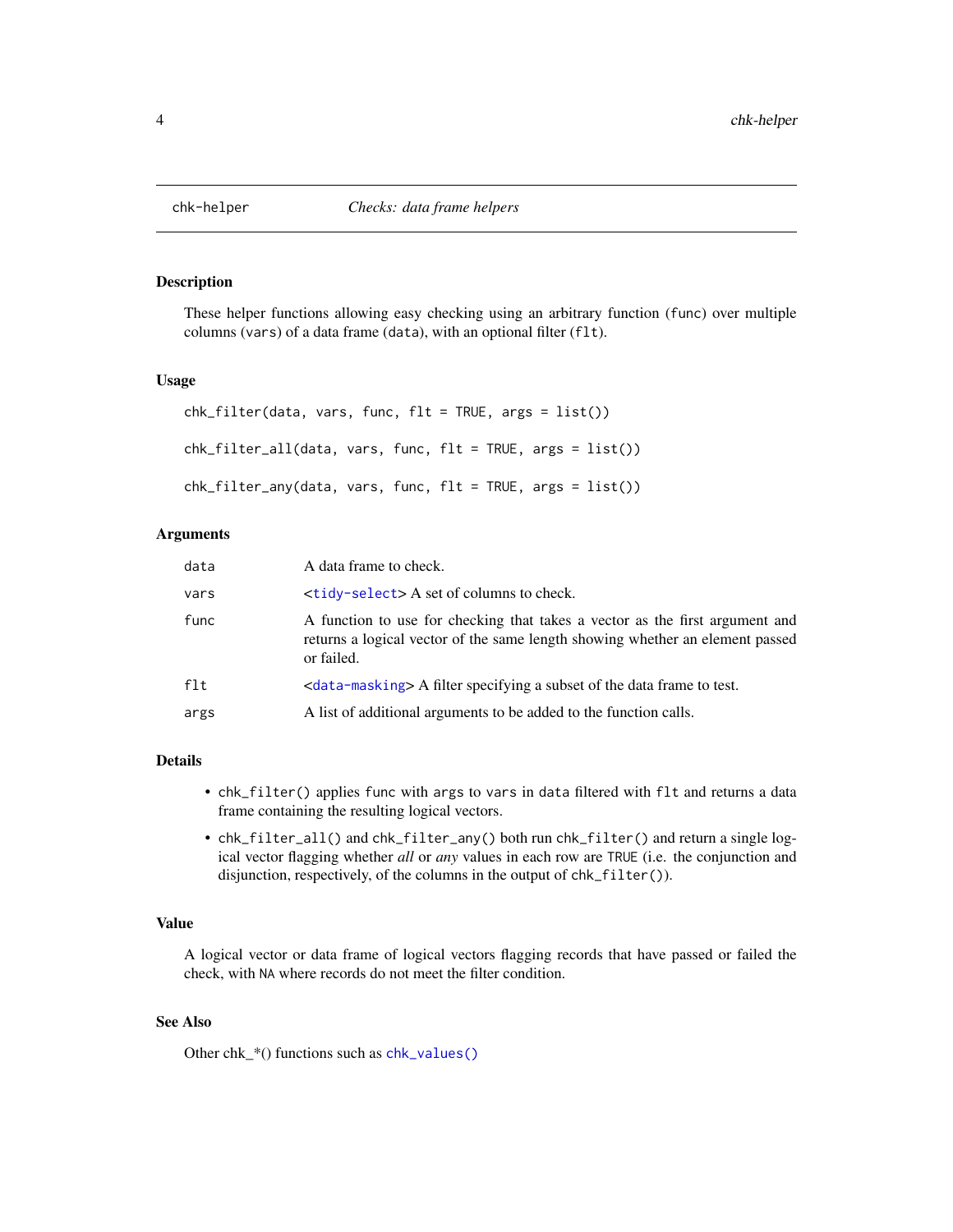#### <span id="page-4-0"></span>chk-labels 5

## Examples

```
# Check that every 4-cylinder car has an engine displacement of < 100 cubic
# inches AND < 100 horsepower - return a data frame
chk_filter(
  mtcars,
  c("disp", "hp"),
  chk_range,
  cyl == 4,list(min = 0, max = 100))
# Check that every 4-cylinder car has an engine displacement of < 100 cubic
# inches AND < 100 horsepower
chk_filter_all(
 mtcars,
 c("disp", "hp"),
  chk_range,
  cyl == 4,
  list(min = 0, max = 100))
# Check that every 4-cylinder car has an engine displacement of < 100 cubic
# inches OR < 100 horsepower
chk_filter_any(
 mtcars,
 c("disp", "hp"),
 chk_range,
  cyl == 4.
  list(min = 0, max = 100)\mathcal{L}# Check that columns made up of whole numbers are binary
chk_filter_all(
 mtcars,
  where(\sim all(. %% 1 == 0)),
  chk_values,
  TRUE,
  list(0:1)
\lambda
```
<span id="page-4-1"></span>chk-labels *Checks: labels*

#### Description

Check that a vector is labelled in a given way.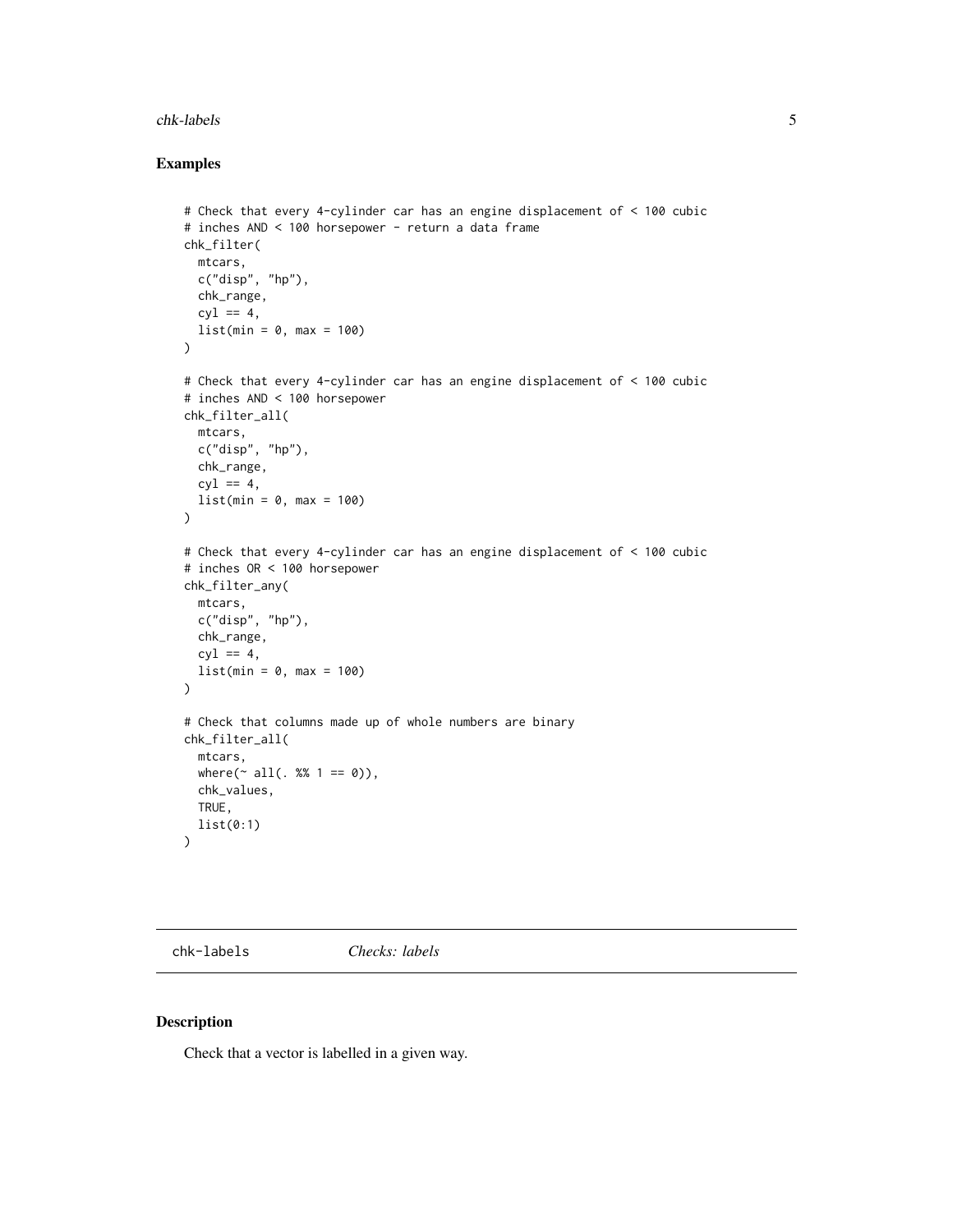#### <span id="page-5-0"></span>Usage

 $chk\_labels(x, val\_labels = NULL, var\_label = NULL)$ 

#### Arguments

| x          | A vector to check.                                                                                              |
|------------|-----------------------------------------------------------------------------------------------------------------|
| val_labels | What value label check should be performed? One of:                                                             |
|            | • A character vector of expected value labels.<br>• A named vector of expected label-value pairs.               |
|            | • TRUE to test for the presence of value labels in general.<br>• FALSE to test for the absence of value labels. |
|            | • NULL to ignore value labels when checking.                                                                    |
| var_label  | What variable label check should be performed? One of:                                                          |
|            | • A character vector of expected variable labels.                                                               |
|            | • TRUE to test for the presence of a variable labels.<br>• FALSE to test for the absence of a variable labels.  |
|            | • NULL to ignore the variable label when checking.                                                              |

#### Value

A logical vector flagging records that have passed or failed the check.

#### See Also

[Checks: data frame helpers](#page-3-1)

[Expectations: labels](#page-19-1)

Other vector checks: [chk-dates](#page-1-1), [chk-dummy](#page-2-1), [chk-patterns](#page-6-1), [chk-text](#page-7-1), [chk-uniqueness](#page-8-1), [chk-values](#page-8-2)

```
df <- data.frame(
  x = \text{labelled:1} (c("M", "M", "F"), c(Male = "M", Female = "F"), "Sex"),y = labelled::labelled(c("M", "M", "F"), c(Male = "M", Female = "F", Other = "X")),
 z = c("M", "M", "F"))
# Check for a value-label pairing
chk_labels(df$x, c(Male = "M"))
# Check that two variables have the same values
chk_labels(df$x, labelled::val_labels(df$y))
# Check for the presence of a particular label
chk_labels(df$x, "Male")
chk_labels(df$x, var_label = "Sex")
```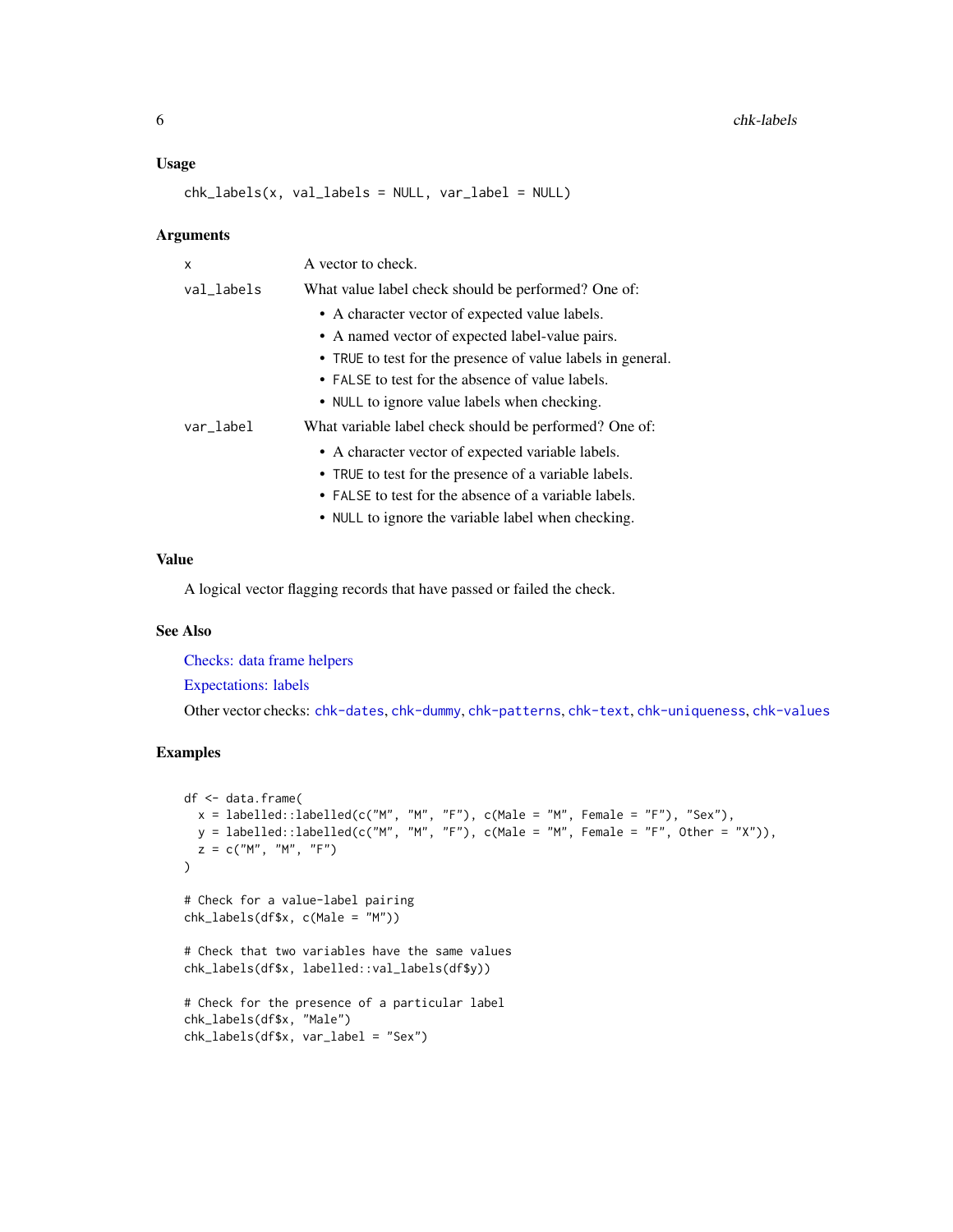## <span id="page-6-0"></span>chk-patterns 7

```
# Check that a variable is labelled at all
chk_labels(df$z, val_labels = TRUE)
chk_labels(df$z, var_label = TRUE)
# Check that a variable isn't labelled
chk_labels(df$z, val_labels = FALSE)
chk_labels(df$z, var_label = FALSE)
```
<span id="page-6-1"></span>chk-patterns *Checks: patterns*

## Description

Check that a vector conforms to a certain pattern.

#### Usage

chk\_regex(x, pattern)

chk\_max\_length(x, len)

## Arguments

| X       | A vector to check.                        |
|---------|-------------------------------------------|
| pattern | A str $\text{detect}()$ pattern to match. |
| len     | Maximum string length.                    |

## Value

A logical vector flagging records that have passed or failed the check.

#### See Also

[Checks: data frame helpers](#page-3-1)

[Expectations: patterns](#page-21-1)

Other vector checks: [chk-dates](#page-1-1), [chk-dummy](#page-2-1), [chk-labels](#page-4-1), [chk-text](#page-7-1), [chk-uniqueness](#page-8-1), [chk-values](#page-8-2)

```
x <- c("a_1", "b_2", "c_2", NA, "NULL")
chk_regex(x, "[a-z]_[0-9]")
chk_max_length(x, 3)
```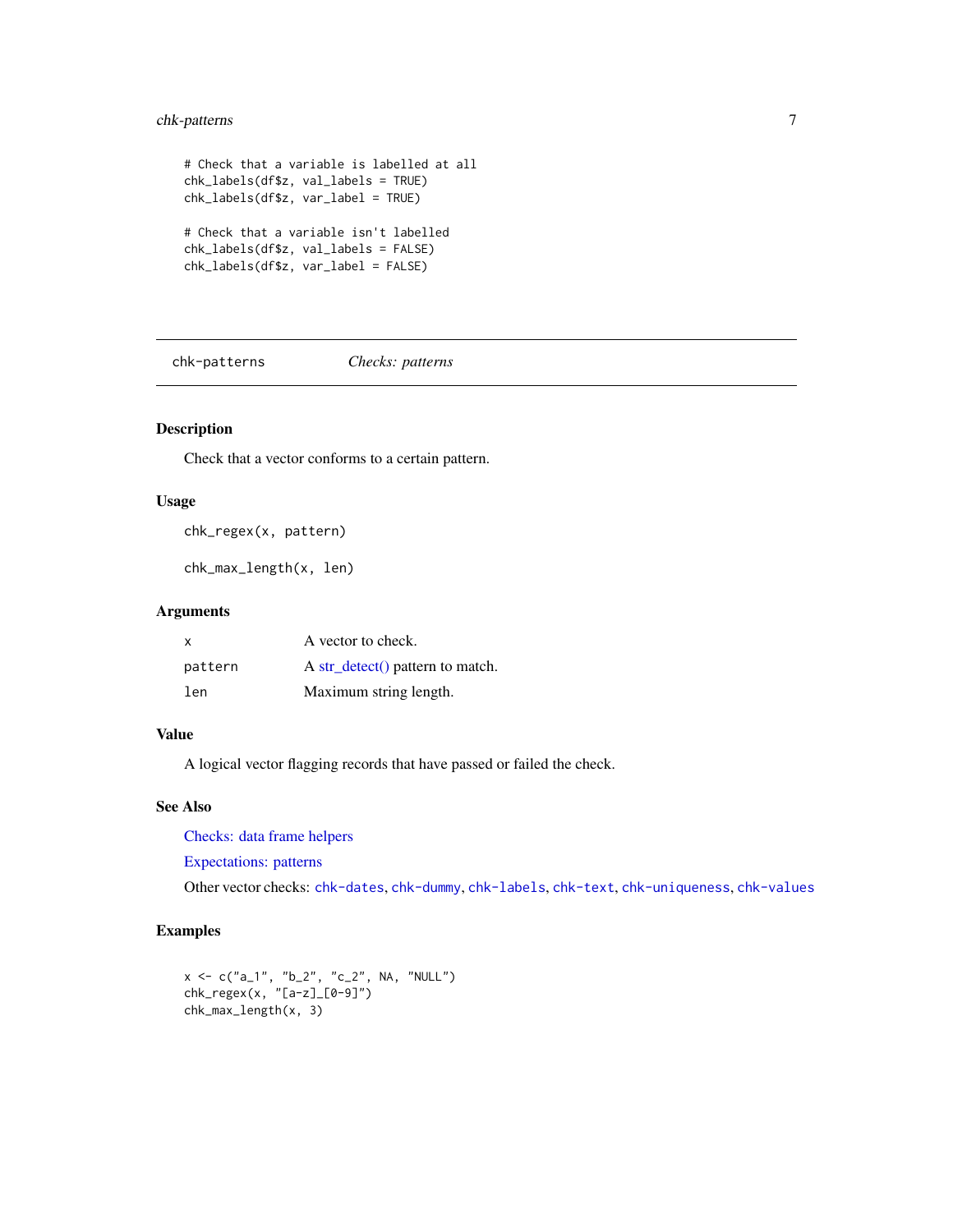<span id="page-7-1"></span><span id="page-7-0"></span>

## Description

Check character vectors for non-ASCII characters or common NULL value placeholders.

#### Usage

```
chk_ascii(x)
chk_text_miss(x, miss = getOption("testdat.miss_text"))
chk_text_nmiss(x, miss = getOption("testdat.miss_text"))
```
#### Arguments

|      | A vector to check.                                                                                               |
|------|------------------------------------------------------------------------------------------------------------------|
| miss | A vector of values to be treated as missing. The testdat miss or testdat miss text<br>option is used by default. |

## Value

A logical vector flagging records that have passed or failed the check.

## See Also

[Checks: data frame helpers](#page-3-1)

[Expectations: text](#page-25-1)

Other vector checks: [chk-dates](#page-1-1), [chk-dummy](#page-2-1), [chk-labels](#page-4-1), [chk-patterns](#page-6-1), [chk-uniqueness](#page-8-1), [chk-values](#page-8-2)

```
chk_ascii(c("a", "\U1f642")) # detect non-ASCII characters
imported_data <- c(1, "#n/a", 2, "", 3, NA)
chk_text_miss(imported_data)
chk_text_nmiss(imported_data) # Equivalent to !chk_text_miss(imported_data)
```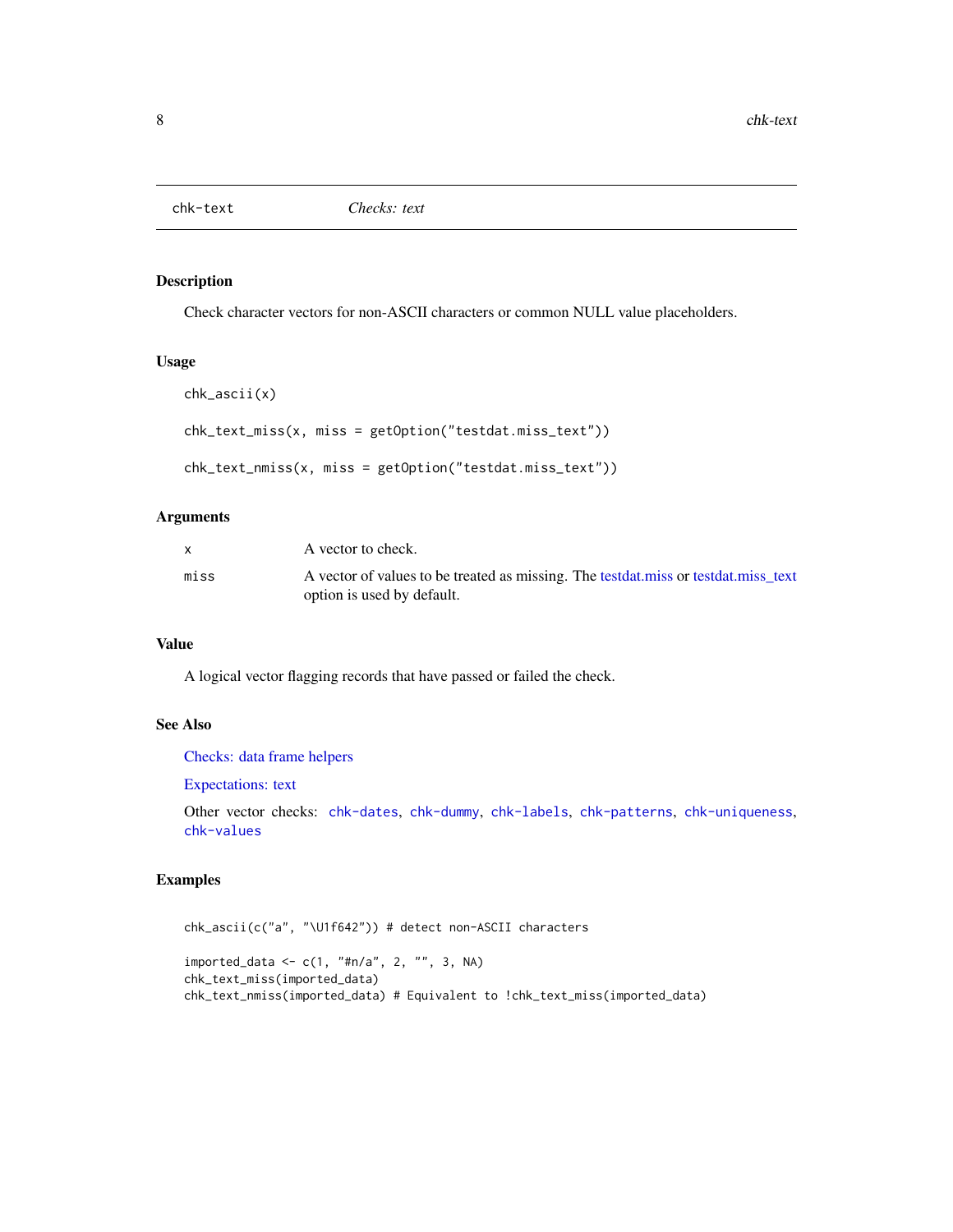<span id="page-8-1"></span><span id="page-8-0"></span>chk-uniqueness *Checks: uniqueness*

## Description

Check that each value in a vector is unique.

## Usage

```
chk_unique(x)
```
## Arguments

x A vector to check.

## Value

A logical vector flagging records that have passed or failed the check.

#### See Also

[Checks: data frame helpers](#page-3-1)

[Expectations: uniqueness](#page-26-1)

Other vector checks: [chk-dates](#page-1-1), [chk-dummy](#page-2-1), [chk-labels](#page-4-1), [chk-patterns](#page-6-1), [chk-text](#page-7-1), [chk-values](#page-8-2)

## Examples

```
x < -c(NA, 1:10, NA)chk_unique(x)
x \leq -c(10, 1:10, 10)chk_unique(x)
```
<span id="page-8-2"></span>chk-values *Checks: values*

## Description

Check that a vector contains only certain values.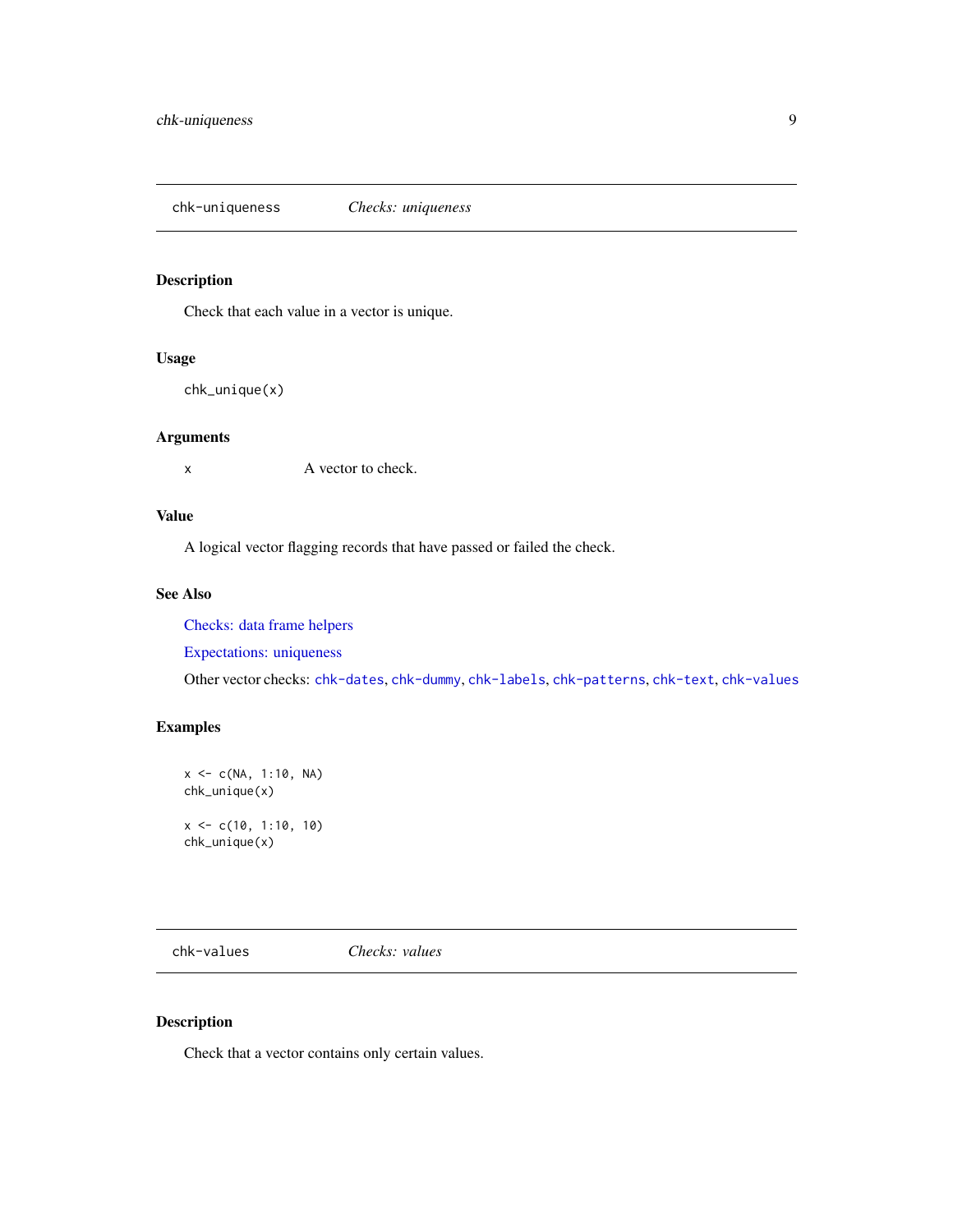## Usage

```
chk_equals(x, val)
chk_values(x, ..., miss = getOption("testdat.miss"))
chk_range(x, min, max, ...)
chk_blank(x)
```
## Arguments

| x        | A vector to check.                                                                                               |
|----------|------------------------------------------------------------------------------------------------------------------|
| val      | A scalar value for the equality check.                                                                           |
| $\cdots$ | Vectors of valid values.                                                                                         |
| miss     | A vector of values to be treated as missing. The testdat.miss or testdat.miss_text<br>option is used by default. |
| min      | Minimum value for range check.                                                                                   |
| max      | Maximum value for range check.                                                                                   |

## Value

A logical vector flagging records that have passed or failed the check.

#### See Also

[Checks: data frame helpers](#page-3-1)

[Expectations: values](#page-28-1)

Other vector checks: [chk-dates](#page-1-1), [chk-dummy](#page-2-1), [chk-labels](#page-4-1), [chk-patterns](#page-6-1), [chk-text](#page-7-1), [chk-uniqueness](#page-8-1)

## Examples

x <- c(NA, 0, 1, 0.5, 0, NA, 99) chk\_blank(x) # Blank  $chk_equals(x, 0)$  # Either blank or 0  $chk_values(x, 0, 1) # Either blank, 0, 1, or 99$  $chk_range(x, 0, 1)$  # Either blank or in  $[0,1]$  $chk_range(x, 0, 1, 99)$  # Either blank, in  $[0,1]$ , or equal to 99

<span id="page-9-0"></span>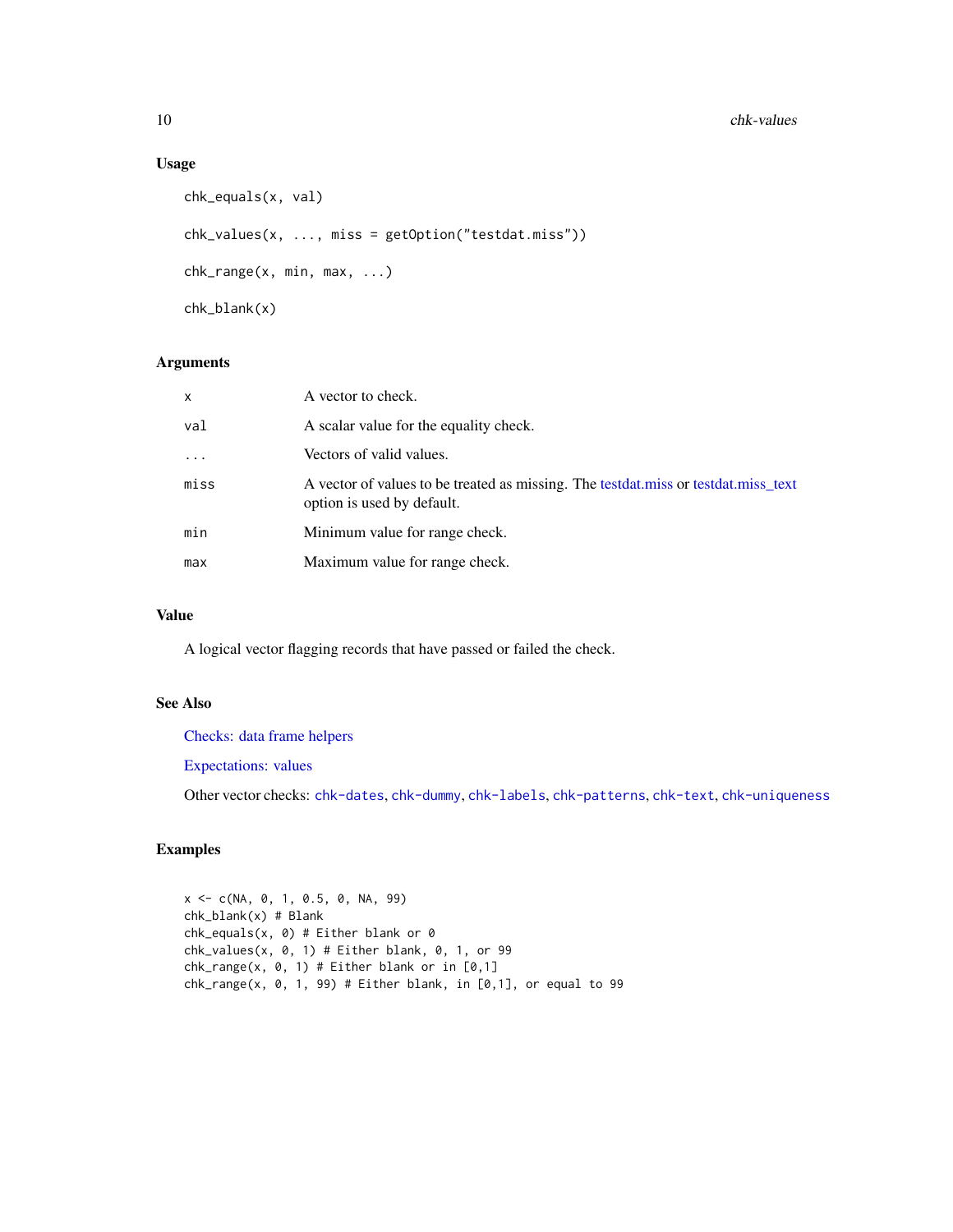<span id="page-10-1"></span><span id="page-10-0"></span>conditional-expectations

*Expectations: consistency*

## Description

These functions test whether multiple conditions coexist.

#### Usage

```
expect_cond(cond1, cond2, data = get_testdata())
expect_base(
  var,
 base,
 miss = getOption("testdat.miss"),
 missing_valid = FALSE,
  data = get_testdata()
\mathcal{L}
```
## Arguments

| cond1         | <data-masking> First condition (antecedent) for consistency check.</data-masking>                                                                   |
|---------------|-----------------------------------------------------------------------------------------------------------------------------------------------------|
| cond2         | <data-masking> Second condition (consequent) for consistency check.</data-masking>                                                                  |
| data          | A data frame to test. The global test data is used by default.                                                                                      |
| var           | An unquoted column name to test.                                                                                                                    |
| base          | <data-masking> The condition that determines which records should be non-<br/>missing.</data-masking>                                               |
| miss          | A vector of values to be treated as missing. The testdat miss option is used by<br>default.                                                         |
| missing_valid | Should missing values be treated as valid for records meeting the base condi-<br>tion? This allows 'one way' base checks. This is FALSE by default. |

## Value

expect\_\*() functions are mainly called for their side effects. The expectation signals its result (e.g. "success", "failure"), which is logged by the current [test reporter.](#page-0-0) In a non-testing context the expectation will raise an error with class expectation\_failure if it fails.

## Functions

- expect\_cond: Checks the coexistence of two conditions. It can be read as "if cond1 then cond2".
- expect\_base: A special case that checks missing data against a specified condition. It can be read as "if base then var not missing, if not base then var missing".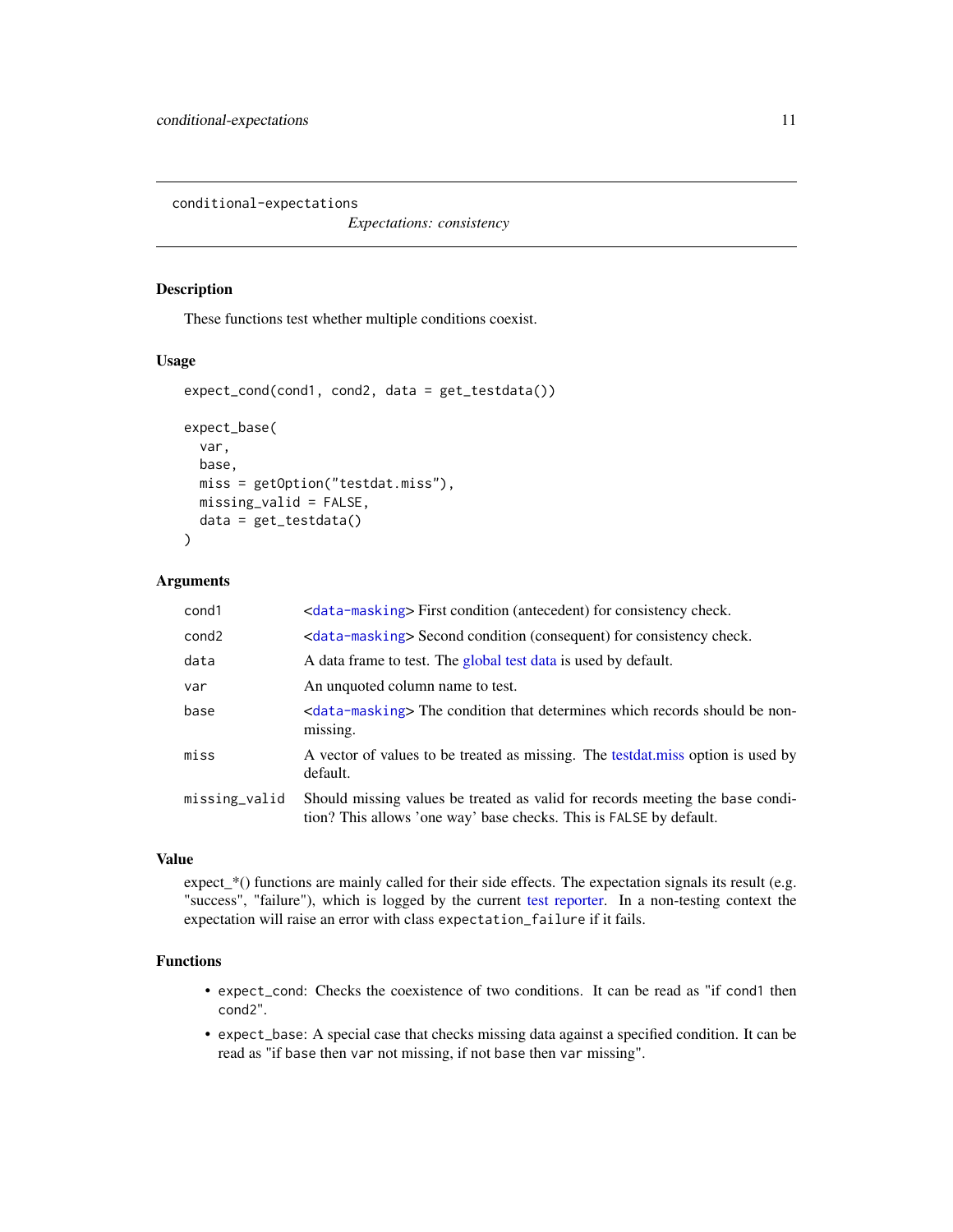## <span id="page-11-0"></span>See Also

```
Other data expectations: datacomp-expectations, date-expectations, exclusivity-expectations,
generic-expectations, label-expectations, pattern-expectations, proportion-expectations,
text-expectations, uniqueness-expectations, value-expectations
```
#### Examples

```
my_survey <- data.frame(
  resp_id = 1:5,q1a = c(0, 1, 0, 1, 0),
  q1b = c(NA, NA, NA, 1, 0), # Asked if q1a %in% 1
  q2a = c(90, 80, 60, 40, 90),
  q2b = c("", "", \text{ NA}, "Some reason for low rating", "") # Asked if <math>q2a &lt; 50</math>)
# Check that q1b has a value if and only if q1a %in% 1
try(expect_base(q1b, q1a %in% 1, data = my_survey)) # Fails for resp_id 2 and 5
# Check that q2b has a value if and only if q2a < 50
expect_base(q2b, q2a < 50, data = my_survey)
# Check that if q1a %in% 0 then q2a > 50 (but not vice-versa)
expect_{cond(q1a %in% 0, q2a > 50, data = my_survey)
```
<span id="page-11-1"></span>datacomp-expectations *Expectations: comparisons*

## Description

#### [Experimental]

These functions allow for comparison between two data frames.

## Usage

```
expect_valmatch(
  data2,
  vars,
 by,
 not = FALSE,
 flt = TRUE,data = get_testdata()
\lambda
```
expect\_subset(data2, by = NULL, not = FALSE, flt = TRUE, data = get\_testdata())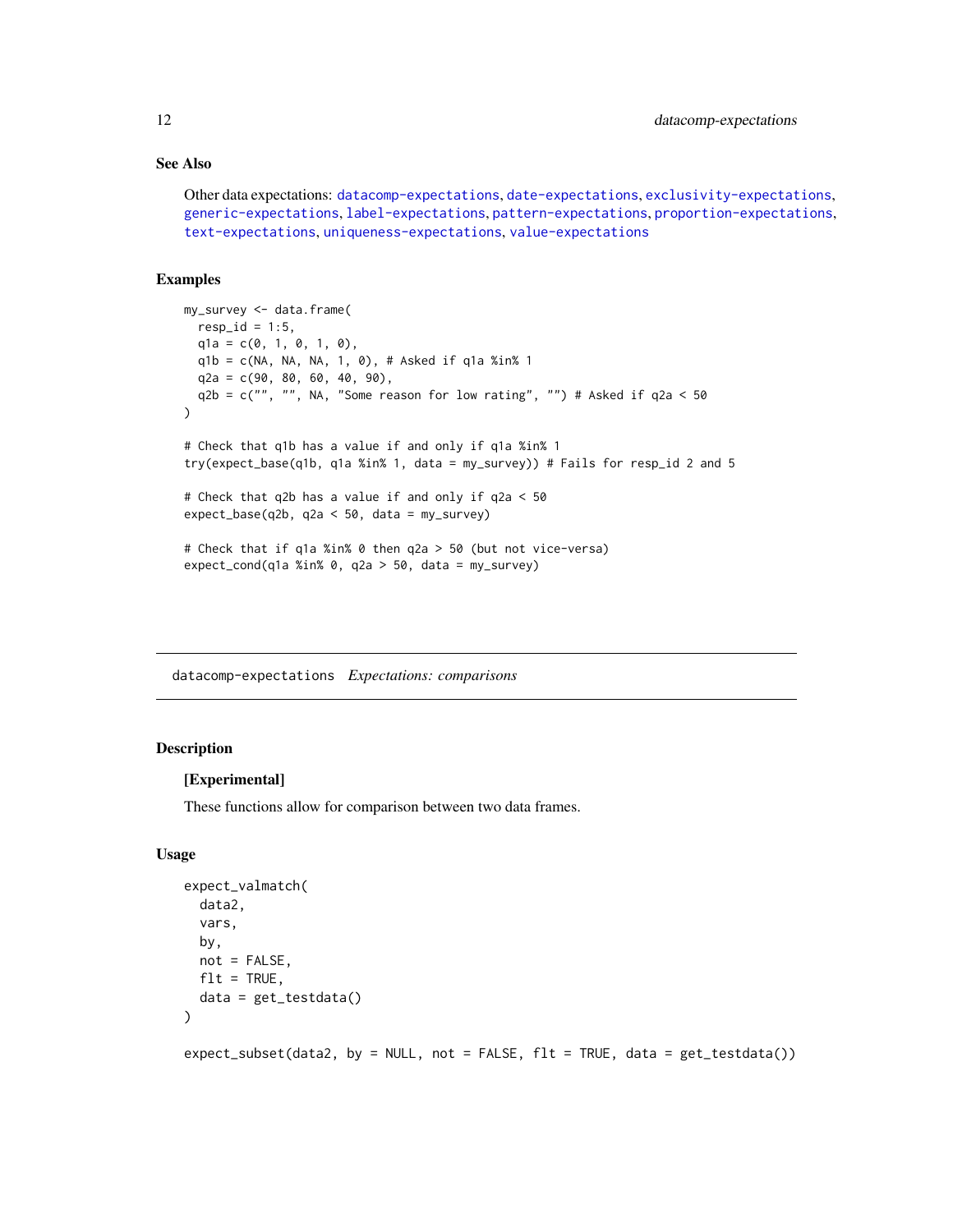#### <span id="page-12-0"></span>**Arguments**

| data2 | The data frame to compare against.                                                    |
|-------|---------------------------------------------------------------------------------------|
| vars  | $\langle \text{tidy-select} \rangle$ A set of columns to test.                        |
| by    | A character vector of columns to join by. See $dplyr$ : $\text{join}()$ for details.  |
| not   | Reverse the results of the check?                                                     |
| flt   | <data-masking> A filter specifying a subset of the data frame to test.</data-masking> |
| data  | A data frame to test. The global test data is used by default.                        |

## **Details**

- expect\_valmatch() compares the observations appearing in one data frame (data) to the same observations, as picked out by a key (by), in another data frame (data2). It fails if the selected columns (vars) aren't the same for those observations in both data frames.
- expect\_subset() compares one data frame (data) to another (data2) and fails if all of the observations in the first, as picked out by a key (by), do not appear in the second.

#### Value

expect\_\*() functions are mainly called for their side effects. The expectation signals its result (e.g. "success", "failure"), which is logged by the current [test reporter.](#page-0-0) In a non-testing context the expectation will raise an error with class expectation\_failure if it fails.

#### See Also

Other data expectations: [conditional-expectations](#page-10-1), [date-expectations](#page-13-1), [exclusivity-expectations](#page-14-1), [generic-expectations](#page-16-1), [label-expectations](#page-19-1), [pattern-expectations](#page-21-1), [proportion-expectations](#page-22-1), [text-expectations](#page-25-1), [uniqueness-expectations](#page-26-1), [value-expectations](#page-28-1)

```
df1 <- data.frame(
 id = 0:99,binomial = sample(0:1, 100, TRUE),
 even = abs(0:99%2 - 1) * 0:99)
df2 <- data.frame(
 id = 0:99,binomial = sample(0:1, 100, TRUE),
 odd = 0:99%2 * 0:99\mathcal{L}# Check that same records 'succeeded' across data frames
try(expect_valueAndf2, binomial, by = "id", data = df1))# Check that all records in `df1`, as picked out by `id`, exist in `df2`
expect_subset(df2, by = "id", data = df1)
```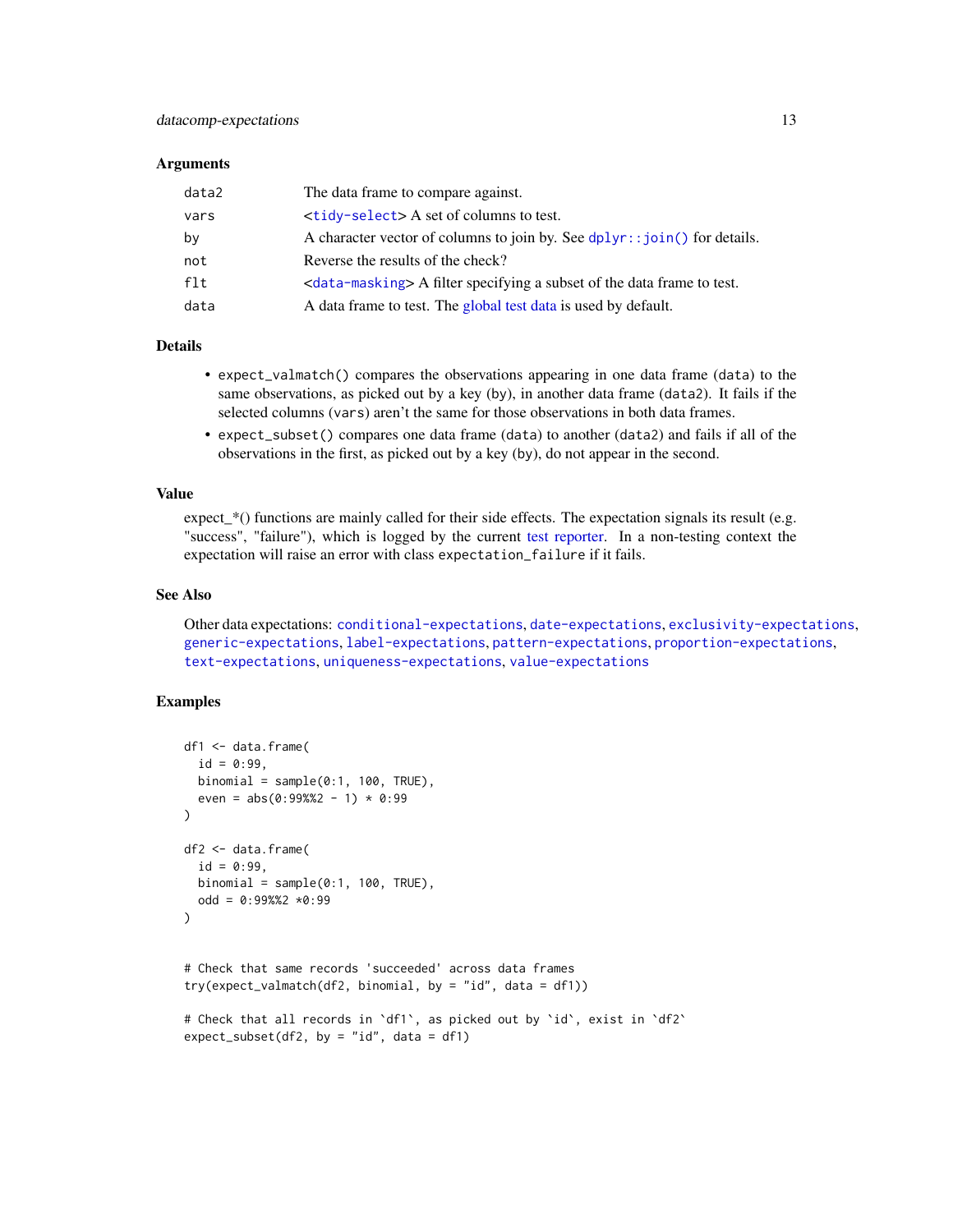<span id="page-13-1"></span><span id="page-13-0"></span>date-expectations *Expectations: dates*

#### **Description**

Test whether variables in a data frame conform to a given date format such as YYYYMMDD.

#### Usage

```
expect\_date\_yyy(yars, flat = TRUE, data = get\_testdata())expect_date_yyyymm(vars, flt = TRUE, data = get_testdata())
expect_date_yyyymmdd(vars, flt = TRUE, data = get_testdata())
```
#### Arguments

| vars | <tidy-select> A set of columns to test.</tidy-select>                                 |
|------|---------------------------------------------------------------------------------------|
| flt  | <data-masking> A filter specifying a subset of the data frame to test.</data-masking> |
| data | A data frame to test. The global test data is used by default.                        |

#### Value

expect\_\*() functions are mainly called for their side effects. The expectation signals its result (e.g. "success", "failure"), which is logged by the current [test reporter.](#page-0-0) In a non-testing context the expectation will raise an error with class expectation\_failure if it fails.

## See Also

#### [Checks: date](#page-1-1)

Other data expectations: [conditional-expectations](#page-10-1), [datacomp-expectations](#page-11-1), [exclusivity-expectations](#page-14-1), [generic-expectations](#page-16-1), [label-expectations](#page-19-1), [pattern-expectations](#page-21-1), [proportion-expectations](#page-22-1), [text-expectations](#page-25-1), [uniqueness-expectations](#page-26-1), [value-expectations](#page-28-1)

```
sales <- data.frame(
 sale_id = 1:5,
 date = c("20200101", "20200101", "20200102", "20200103", "20220101"),
 quarter = c(202006, 202009, 202012, 20203, 20200101),
 published = c(1999, 19991, 21, 0001, 20200101)
)
try(expect_date_yyyymmdd(date, data = sales)) # Full date of sale valid
try(expect_date_yyyymm(quarter, data = sales)) # Quarters given as YYYYMM
try(expect_date_yyyy(published, data = sales)) # Publication years valid
```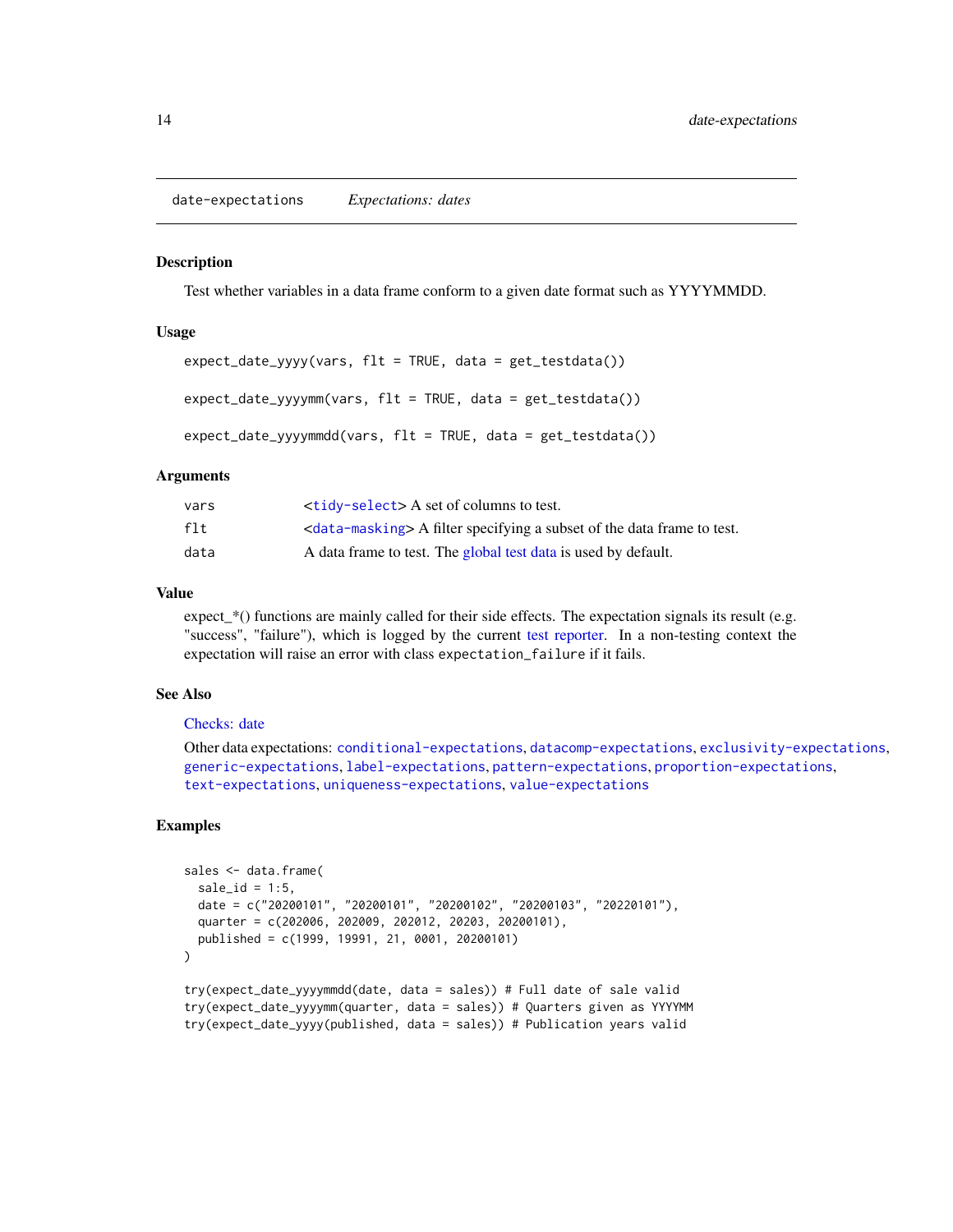<span id="page-14-1"></span><span id="page-14-0"></span>exclusivity-expectations

*Expectations: exclusivity*

#### Description

expect\_exclusive tests that vars are exclusive - that, if any one of vars is set to exc\_val, no other column in vars or var\_set is also set to exc\_val.

#### Usage

```
expect_exclusive(vars, var_set, exc_val = 1, flt = TRUE, data = get_testdata())
```
#### Arguments

| vars    | $\langle \text{tidy-select} \rangle$ A set of columns to test.                                                            |
|---------|---------------------------------------------------------------------------------------------------------------------------|
| var_set | stidy-select The full set of columns to check against. This should include<br>all columns specified in the vars argument. |
| exc_val | The value that flags a variable as "selected" (default: 1)                                                                |
| flt     | <data-masking> A filter specifying a subset of the data frame to test.</data-masking>                                     |
| data    | A data frame to test. The global test data is used by default.                                                            |

## Details

This expectation is designed to check exclusivity in survey multiple response sets, where one response is only valid on its own.

See the example data set below:

- No record should have q10\_98, "None of the above", selected while also having any other response selected, so we refer to this as an "exclusive" response.
- expect\_exclusive() checks whether q10\_98 "None of the above" or q10\_99 "Don't know", the exclusive responses, have been selected alongside any other q10\_\* response.
- The expectation fails, since the first record has both q10\_1 and q10\_98 selected.

#### Value

expect\_\*() functions are mainly called for their side effects. The expectation signals its result (e.g. "success", "failure"), which is logged by the current [test reporter.](#page-0-0) In a non-testing context the expectation will raise an error with class expectation\_failure if it fails.

## See Also

Other data expectations: [conditional-expectations](#page-10-1), [datacomp-expectations](#page-11-1), [date-expectations](#page-13-1), [generic-expectations](#page-16-1), [label-expectations](#page-19-1), [pattern-expectations](#page-21-1), [proportion-expectations](#page-22-1), [text-expectations](#page-25-1), [uniqueness-expectations](#page-26-1), [value-expectations](#page-28-1)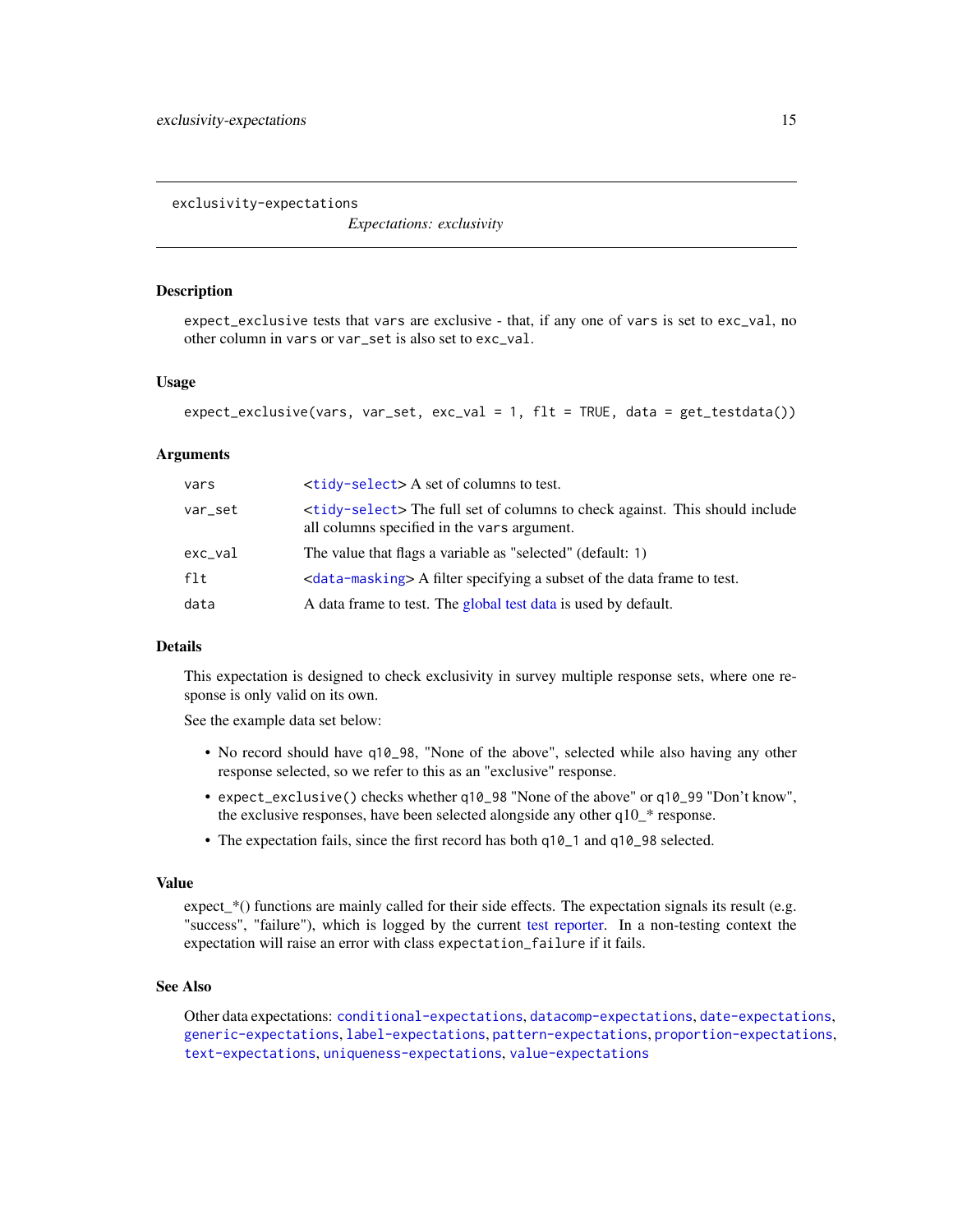## Examples

```
my_q_block <- data.frame(
  resp_id = 1:5, # Unique to respondent
  q10_1 = c(1, 1, 0, 0, 0),
  q10_2 = c(0, 1, 0, 0, 0),q10_3 = c(0, 0, 1, 0, 0),q10_98 = c(1, 0, 0, 1, 0), # None of the above
  q10_99 = c(0, 0, 0, 0, 1) # Item not answered
\mathcal{L}# Make sure that if "None of the above" and "Item skipped" are selected
# none of the other question options are selected:
try(
expect_exclusive(
 c(q10_98, q10_99),
  starts_with("q10_"),
  data = my_q_{block}\mathcal{L})
```
expect\_make *Create an expectation from a check function*

## Description

expect\_make() creates an expectation from a vectorised checking function to allow simple generation of domain specific data checks.

#### Usage

```
expect_make(
  func,
  func_desc = NULL,
  vars = FALSE,all = TRUE,env = caller_env()
)
```
#### Arguments

| func      | A function whose first argument takes a vector to check, and returns a logical<br>vector of the same length with the results. |
|-----------|-------------------------------------------------------------------------------------------------------------------------------|
| func_desc | A character function description to use in the expectation failure message.                                                   |
| vars      | Included for backwards compatibility only.                                                                                    |
| all       | Function to use to combine results for each vector.                                                                           |
| env       | The parent environment of the function, defaults to the calling environment of<br>$expect\_make()$ .                          |

<span id="page-15-0"></span>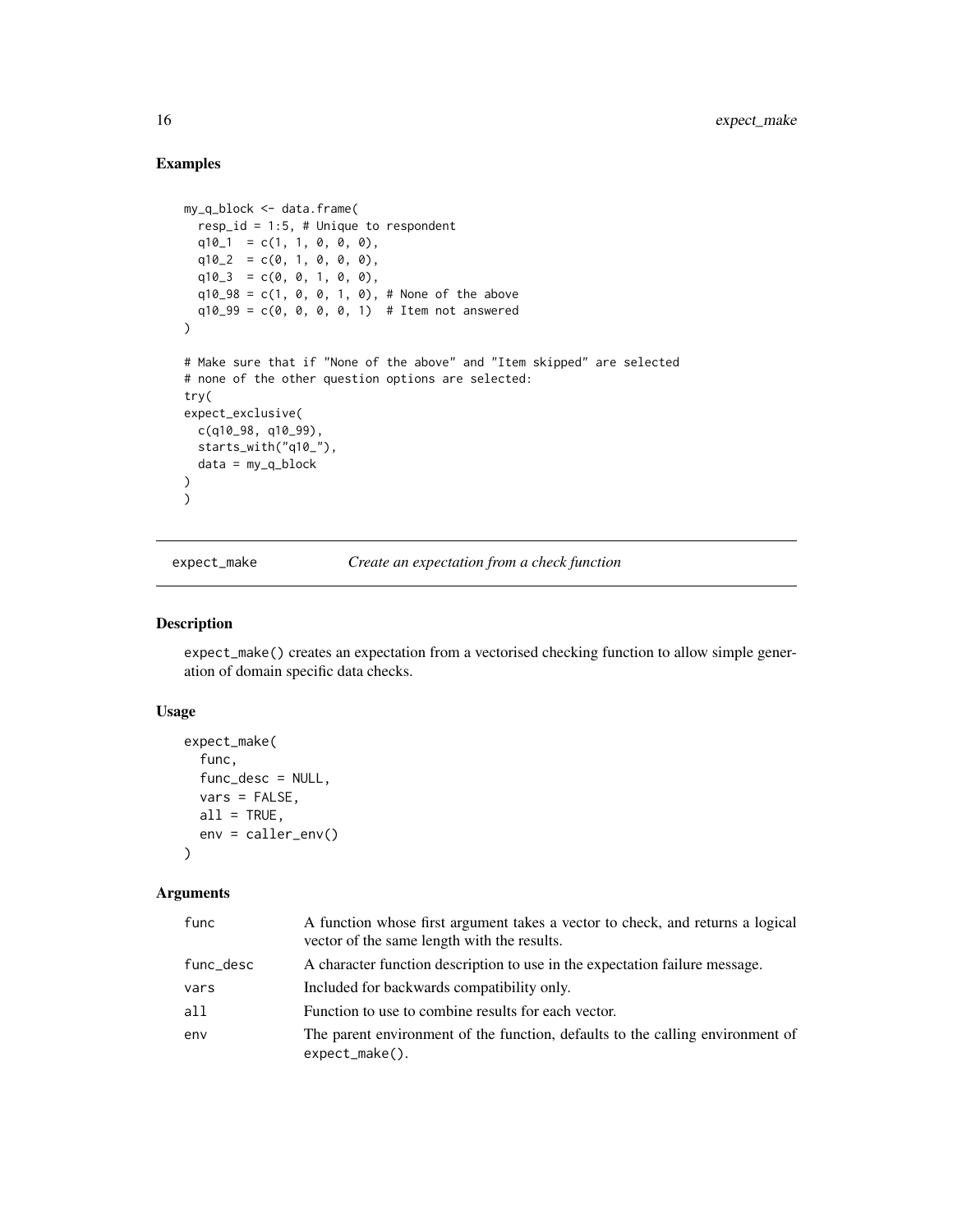<span id="page-16-0"></span>generic-expectations 17

## Value

An expect\_\*() style function.

## Examples

```
# Create a custom check
chk_binary <- function(x) {
  suppressWarnings(as.integer(x) %in% 0:1)
}
# Create custom expectation function
expect_binary <- expect_make(chk_binary)
# Validate a data frame
try(expect_binary(vs, data = mtcars))
try(expect_binary(cyl, data = mtcars))
```
<span id="page-16-1"></span>generic-expectations *Expectations: generic helpers*

#### Description

These functions allow for testing of multiple columns (vars) of a data frame (data), with an optional filter (flt), using an arbitrary function (func).

#### Usage

```
expect_allany(
  vars,
  func,
  flt = TRUE,data = get_testdata(),args = list(),
  allany = c(chk_filter_all, chk_filter_any),
  func_desc = NULL
\mathcal{E}expect_all(...)
expect_any(...)
```
#### Arguments

| vars | <tidy-select> A set of columns to test.</tidy-select>                               |
|------|-------------------------------------------------------------------------------------|
| func | A function to use for testing that takes a vector as the first argument and returns |
|      | a logical vector of the same length showing whether an element passed or failed.    |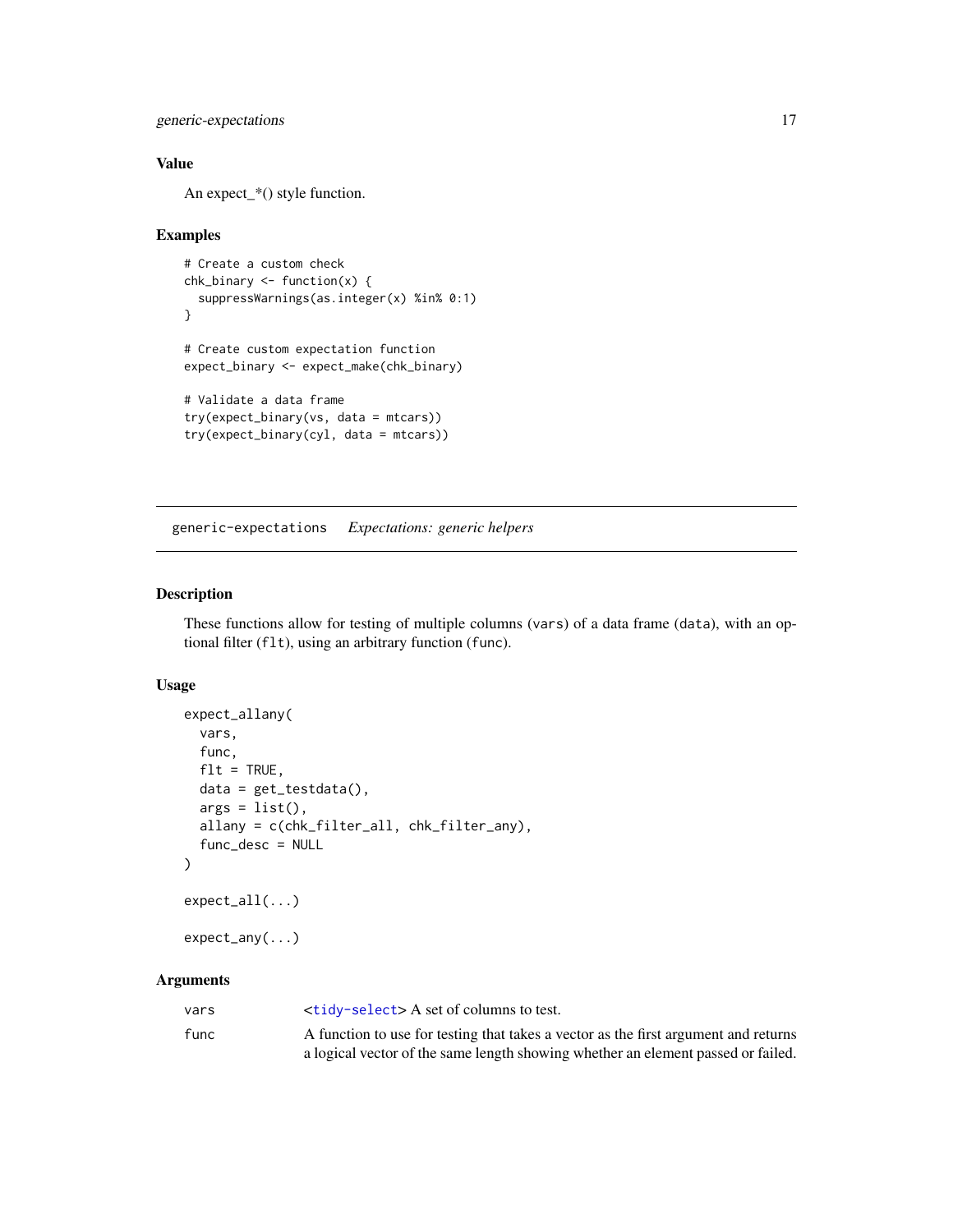<span id="page-17-0"></span>

| flt       | <data-masking> A filter specifying a subset of the data frame to test.</data-masking> |
|-----------|---------------------------------------------------------------------------------------|
| data      | A data frame to test. The global test data is used by default.                        |
| args      | A named list of arguments to pass to func.                                            |
| allany    | The function to combine the func results for each row.                                |
| func_desc | A human friendly description of func to use in the expectation failure message.       |
| $\cdots$  | Arguments to pass to expect_allany().                                                 |

#### Details

- expect\_allany() tests the columns in vars to see whether func returns TRUE for each of them, and combines the results for each row using the function in allany. Both expect\_all() and expect\_any() are wrappers around expect\_allany().
- expect\_all() tests the vars to see whether func returns TRUE for *all* of them (i.e. whether the conjunction of results of applying func to each of the vars is TRUE).
- expect\_any() tests the vars to see whether func returns TRUE for *any* of them (i.e. whether the disjunction of the results of applying func to each of the vars is TRUE).

#### Value

expect\_\*() functions are mainly called for their side effects. The expectation signals its result (e.g. "success", "failure"), which is logged by the current [test reporter.](#page-0-0) In a non-testing context the expectation will raise an error with class expectation\_failure if it fails.

#### See Also

chk\_\*() functions such as [chk\\_values\(\)](#page-8-2)

Other data expectations: [conditional-expectations](#page-10-1), [datacomp-expectations](#page-11-1), [date-expectations](#page-13-1), [exclusivity-expectations](#page-14-1), [label-expectations](#page-19-1), [pattern-expectations](#page-21-1), [proportion-expectations](#page-22-1), [text-expectations](#page-25-1), [uniqueness-expectations](#page-26-1), [value-expectations](#page-28-1)

```
# Check that every 4-cylinder car has an engine displacement of < 100 cubic
# inches *AND* < 100 horsepower
try(
expect_all(
 vars = c(disp, hp),
 func = chk_range,
 f1t = (cyl == 4),
 args = list(min = 0, max = 100),
 data = mtcars
)
)
# Check that every 4-cylinder car has an engine displacement of < 100 cubic
# inches *OR* < 100 horsepower
try(
expect_any(
 vars = c(disp, hp),
```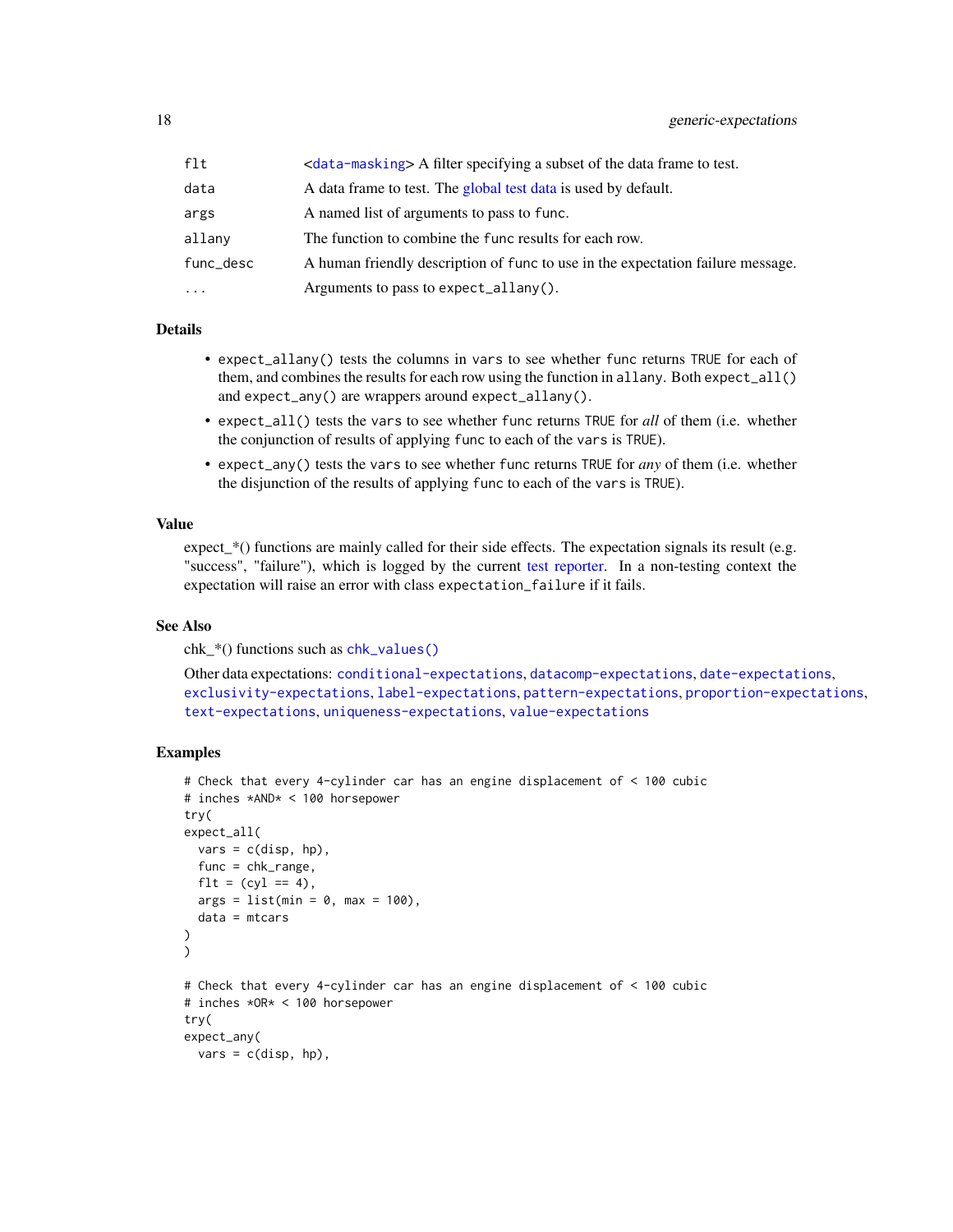## <span id="page-18-0"></span>global-data 19

```
func = chk_range,
  f1t = (cyl == 4),
  args = list(min = 0, max = 100),
  data = mtcars
)
)
# Check petal dimensions are positive
expect_allany(
  vars = where(is.numeric),
  func = chk_range,
  args = list(min = 0, max = Inf),allany = chk_filter_all,
  data = iris
\mathcal{L}
```
<span id="page-18-1"></span>global-data *Get/set test data*

## Description

A global test data set is used to avoid having to re-specify the testing data frame in every test. These functions get and set the global data or set the data for the current context.

## Usage

```
set_testdata(data, quosure = TRUE)
get_testdata()
with_testdata(data, code, quosure = TRUE)
data %E>% code
```
## Arguments

| data    | Data frame to be used.                                                                                                                                                                   |
|---------|------------------------------------------------------------------------------------------------------------------------------------------------------------------------------------------|
| quosure | If TRUE, the default, the data frame is stored as a quosure and lazily evaluated<br>when get_testdata() is called, so get_testdata() will return the current<br>state of the data frame. |
|         | If FALSE, the data frame will be copied and get_testdata() will return the<br>state of the data frame at the time set_testdata() was called.                                             |
| code    | Code to execute with the test data set to data.                                                                                                                                          |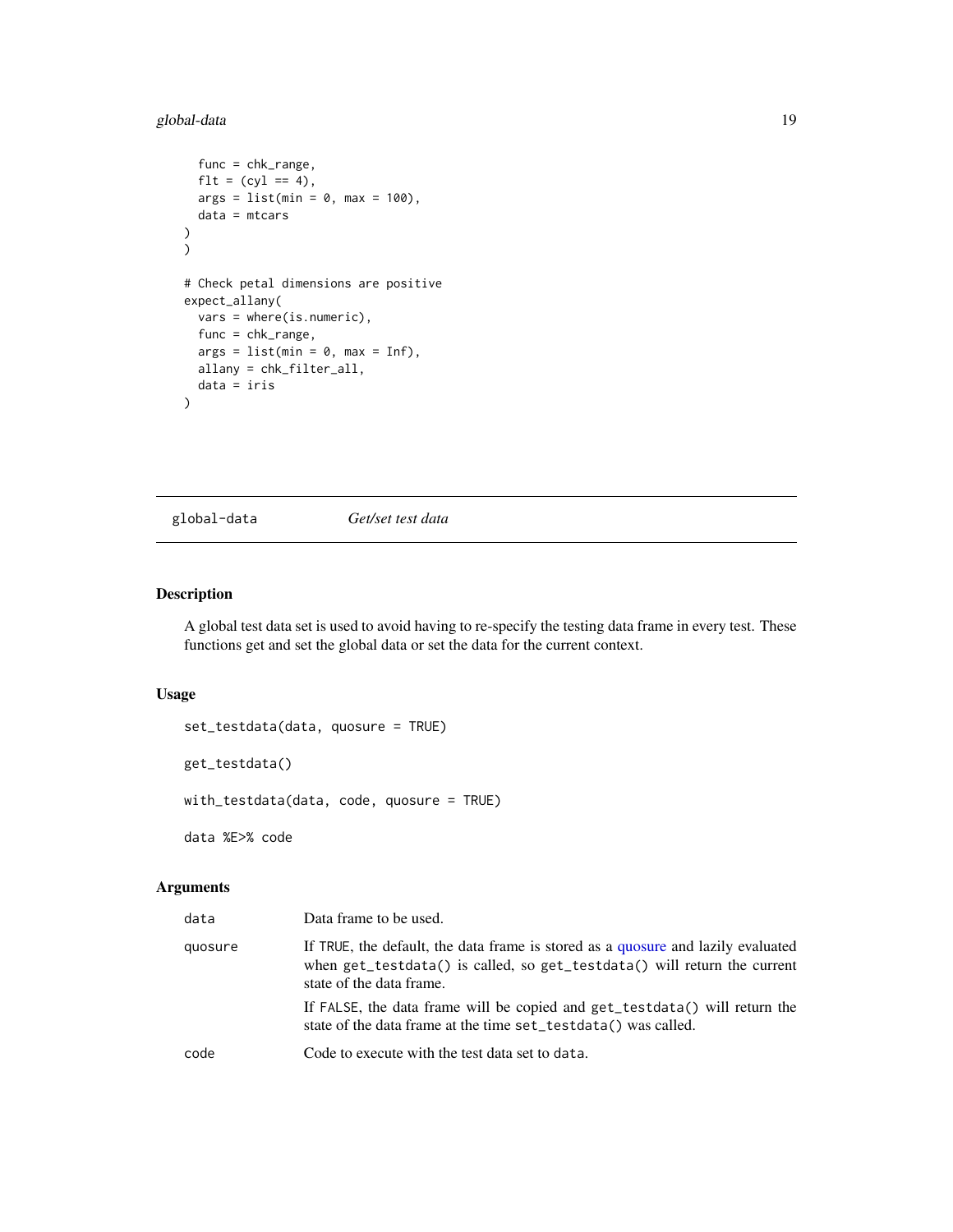## <span id="page-19-0"></span>Value

- set\_testdata() invisibly returns the previous test data. The test data is returned as it was stored - if it was stored with quosure = TRUE it will be returned as a quosure.
- get\_testdata() returns the current test data frame.
- with\_testdata() and the test data pipe %E>% invisibly return the input data for easy piping.

## Examples

```
set_testdata(mtcars)
head(get_testdata())
with_testdata(iris, {
  x <- get_testdata()
  print(head(x))
})
mtcars %E>%
  expect_base(mpg, TRUE) %E>%
  expect_range(carb, 1, 8)
```
<span id="page-19-1"></span>label-expectations *Expectations: labels*

## Description

Test whether variables in a data frame are labelled in a given way.

#### Usage

```
expect_labels(
  vars,
  val_labels = NULL,
 var_label = NULL,
 flt = TRUE,data = get_testdata()
)
```
## Arguments

| vars       | <tidy-select> A set of columns to test.</tidy-select>       |
|------------|-------------------------------------------------------------|
| val_labels | What value label check should be performed? One of:         |
|            | • A character vector of expected value labels.              |
|            | • A named vector of expected label-value pairs.             |
|            | • TRUE to test for the presence of value labels in general. |
|            | • FALSE to test for the absence of value labels.            |
|            | • NULL to ignore value labels when checking.                |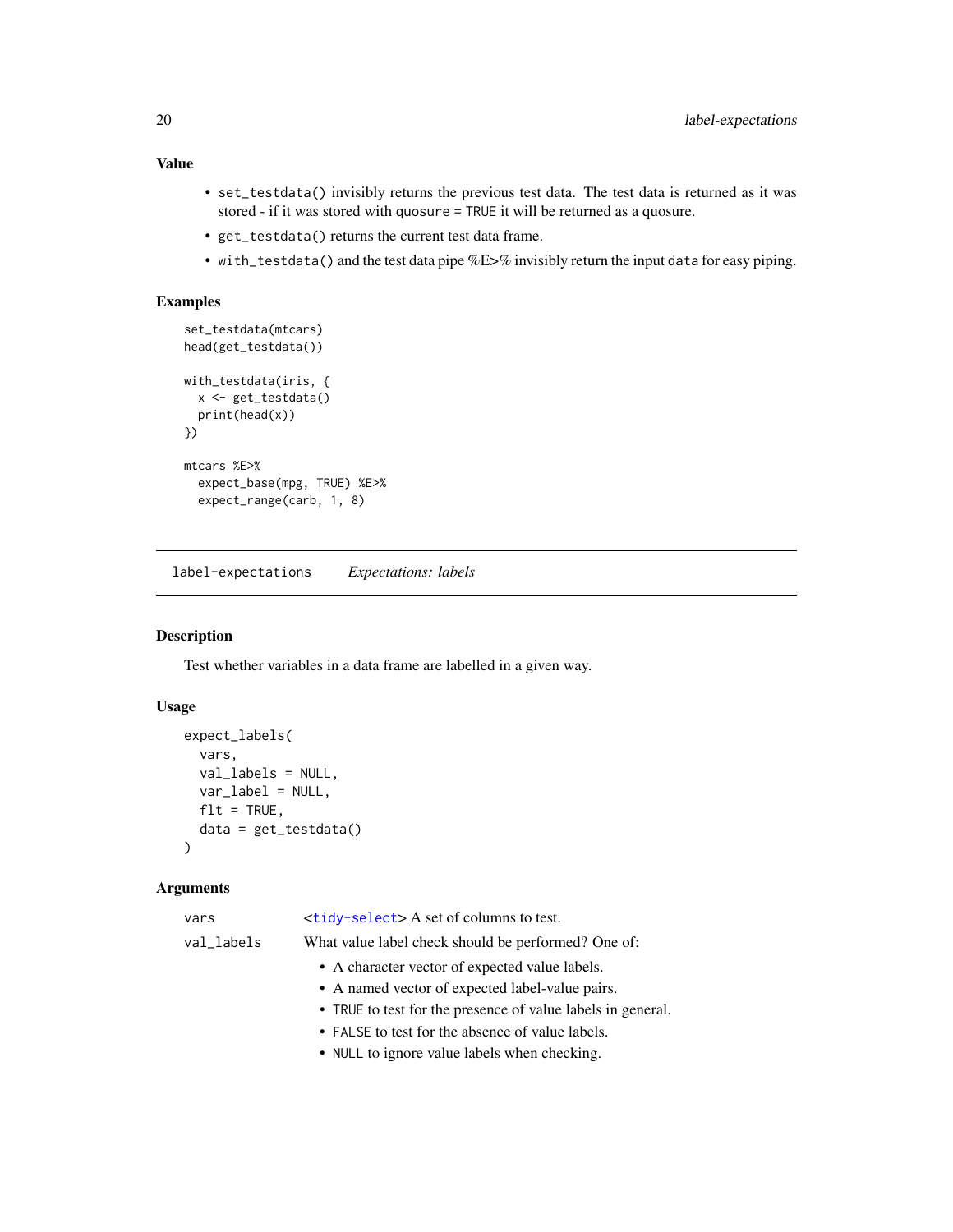<span id="page-20-0"></span>

| var_label | What variable label check should be performed? One of:                                |
|-----------|---------------------------------------------------------------------------------------|
|           | • A character vector of expected variable labels.                                     |
|           | • TRUE to test for the presence of a variable labels.                                 |
|           | • FALSE to test for the absence of a variable labels.                                 |
|           | • NULL to ignore the variable label when checking.                                    |
| flt       | <data-masking> A filter specifying a subset of the data frame to test.</data-masking> |
| data      | A data frame to test. The global test data is used by default.                        |

## Value

expect\_\*() functions are mainly called for their side effects. The expectation signals its result (e.g. "success", "failure"), which is logged by the current [test reporter.](#page-0-0) In a non-testing context the expectation will raise an error with class expectation\_failure if it fails.

## See Also

## [Checks: labels](#page-4-1)

Other data expectations: [conditional-expectations](#page-10-1), [datacomp-expectations](#page-11-1), [date-expectations](#page-13-1), [exclusivity-expectations](#page-14-1), [generic-expectations](#page-16-1), [pattern-expectations](#page-21-1), [proportion-expectations](#page-22-1), [text-expectations](#page-25-1), [uniqueness-expectations](#page-26-1), [value-expectations](#page-28-1)

```
df <- data.frame(
 x = labelled::labelled(c("M", "M", "F"), c(Male = "M", Female = "F"), "Sex"),
 y = labelled::labelled(c("M", "M", "F"), c(Male = "M", Female = "F", Other = "X")),
 z = c("M", "M", "F"))
# Check for a value-label pairing
try(expect_labels(x, c(Male = "M"), data = df))
# Check that two variables have the same values
expect_labels(x, labelled::val_labels(df$y), data = df) # N.B. This passes!
# Check for the presence of a particular label
try(expect_labels(x, "Male", data = df))
expect_labels(x, var_label = "Sex", data = df)
# Check that a variable is labelled at all
try(expect_labels(z, val_labels = TRUE, data = df))
try(expect_labels(z, var_label = TRUE, data = df))
# Check that a variable isn't labelled
expect_labels(z, val_labels = FALSE, data = df)
expect_labels(z, var_label = FALSE, data = df)
```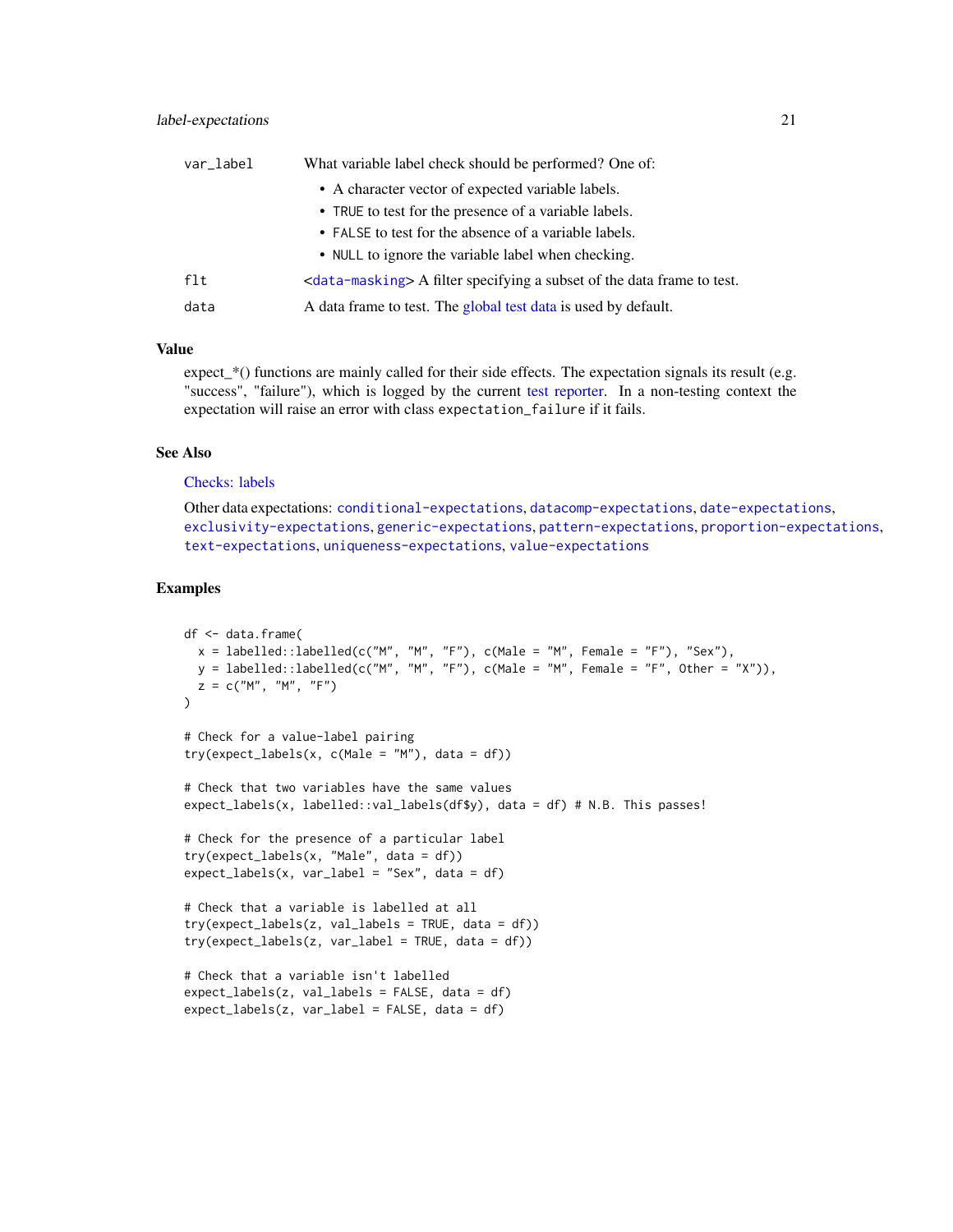<span id="page-21-0"></span>output\_results\_excel *Output* ListReporter *results in Excel format*

## Description

Output formatted ListReporter results to an Excel workbook using [openxlsx.](#page-0-0) The workbook consists of a summary sheet showing aggregated results for each context, and one sheet per context showing details of each unsuccessful test.

#### Usage

output\_results\_excel(results, file)

#### Arguments

| results | An object of class test that results, e.g. output from test_dir() or test_file(). |
|---------|-----------------------------------------------------------------------------------|
| file    | Output file name                                                                  |

## Value

The return value of [openxlsx::saveWorkbook\(\)](#page-0-0).

## Examples

```
## Not run:
# Output the results from running all tests in a directory
x \leftarrow \text{test\_dir}(".")
output_results_excel(x, "Test results.xlsx")
```
## End(Not run)

<span id="page-21-1"></span>pattern-expectations *Expectations: patterns*

#### Description

Test whether variables in a data frame conform to a given pattern.

#### Usage

```
expect_regex(vars, pattern, flt = TRUE, data = get_testdata())
expect_max_length(vars, len, flt = TRUE, data = get_testdata())
```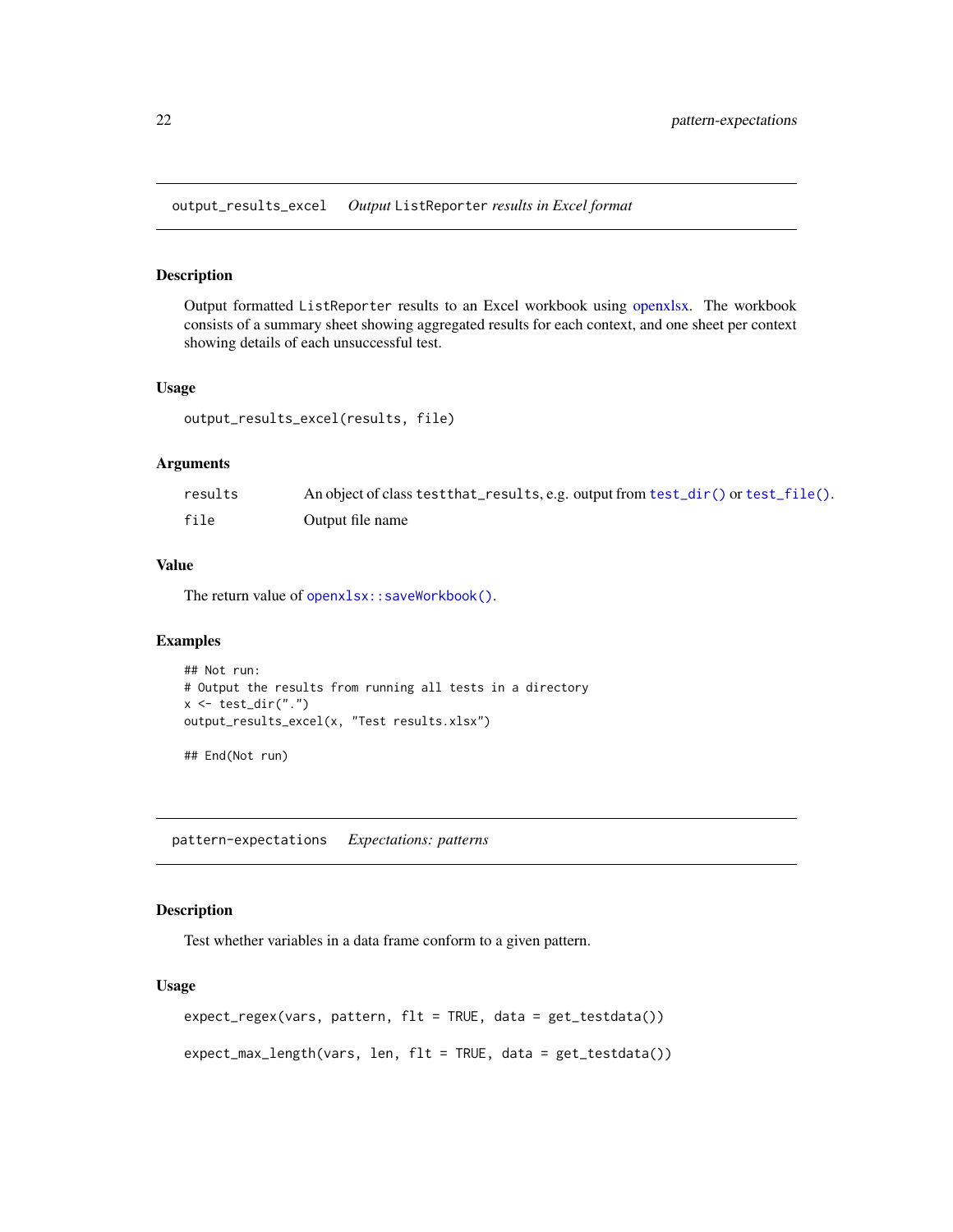#### <span id="page-22-0"></span>**Arguments**

| vars    | $\langle \text{tidy-select} \rangle$ A set of columns to test.                        |
|---------|---------------------------------------------------------------------------------------|
| pattern | A str detect() pattern to match.                                                      |
| flt     | <data-masking> A filter specifying a subset of the data frame to test.</data-masking> |
| data    | A data frame to test. The global test data is used by default.                        |
| len     | Maximum string length.                                                                |

## Value

expect\_\*() functions are mainly called for their side effects. The expectation signals its result (e.g. "success", "failure"), which is logged by the current [test reporter.](#page-0-0) In a non-testing context the expectation will raise an error with class expectation\_failure if it fails.

#### See Also

#### [Checks: patterns](#page-6-1)

Other data expectations: [conditional-expectations](#page-10-1), [datacomp-expectations](#page-11-1), [date-expectations](#page-13-1), [exclusivity-expectations](#page-14-1), [generic-expectations](#page-16-1), [label-expectations](#page-19-1), [proportion-expectations](#page-22-1), [text-expectations](#page-25-1), [uniqueness-expectations](#page-26-1), [value-expectations](#page-28-1)

## Examples

```
sales <- data.frame(
 \text{ sale_id} = 1:5,
 item_code = c("a_1", "b_2", "c_2", NA, "NULL")
\mathcal{L}try(expect_regex(item_code, "[a-z]_[0-9]", data = sales)) # Codes match regex
try(expect_max_length(item_code, 3, data = sales)) # Code width < = 3
```
<span id="page-22-1"></span>proportion-expectations

*Expectations: proportions*

## Description

These test the proportion of data in a data frame satisfying some condition. The generic functions, expect\_prop\_lte() and expect\_prop\_gte(), can be used with any arbitrary function. The chk\_\*() functions, like chk\_values(), are useful in this regard.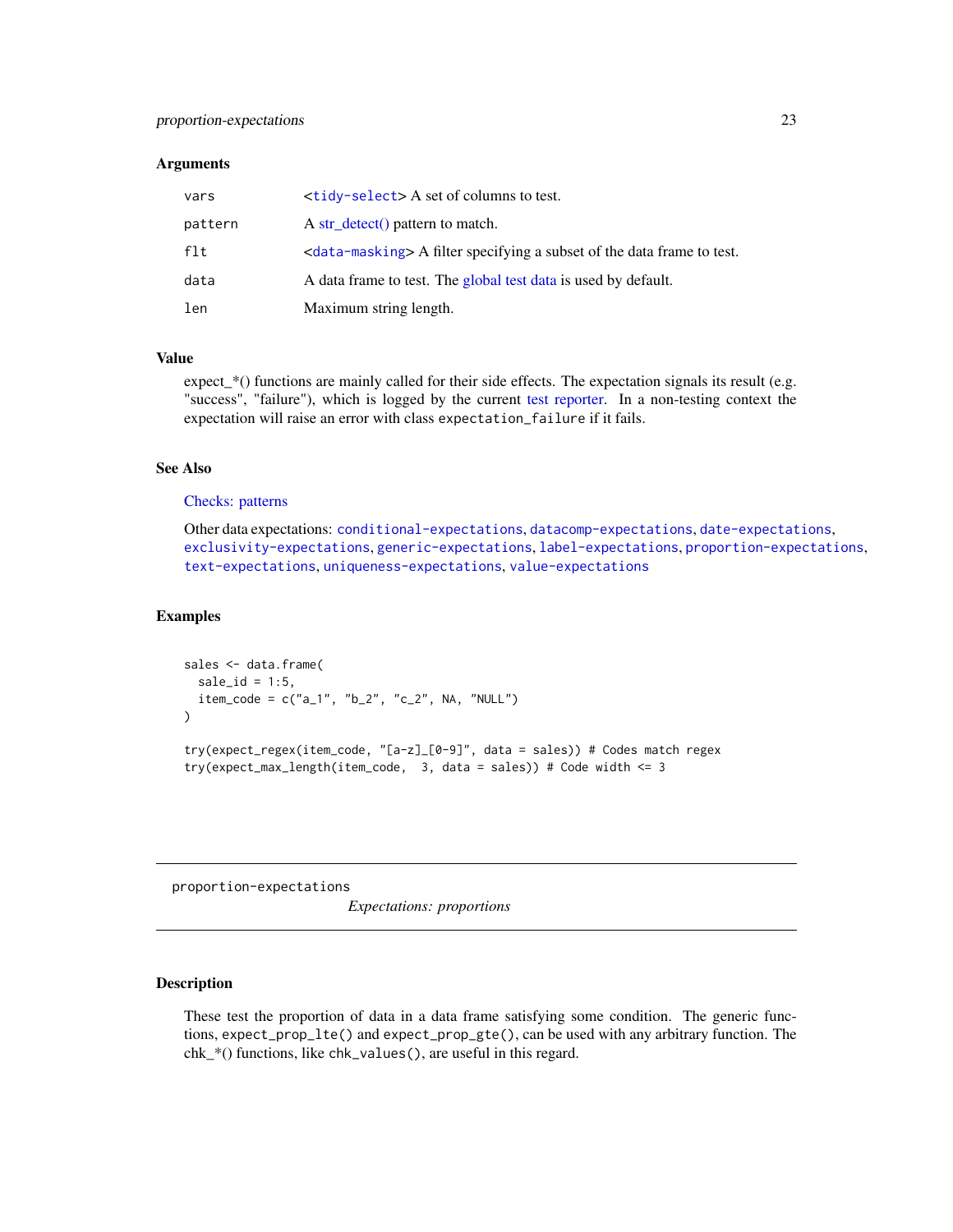## Usage

```
expect_prop_lte(
  var,
 func,
 prop,
 flt = TRUE,data = get_testdata(),
 args = list(),func_desc = NULL
\lambdaexpect_prop_gte(
 var,
 func,
 prop,
 flt = TRUE,data = get_testdata(),
 args = list(),func_desc = NULL
\mathcal{L}expect_prop_nmiss(
 var,
 prop,
 miss = getOption("testdat.miss"),
 f1t = TRUE,data = get_testdata()
\mathcal{L}expect_prop_values(var, prop, ..., flt = TRUE, data = get_testdata())
```
## Arguments

| var       | An unquoted column name to test.                                                                                                                                        |
|-----------|-------------------------------------------------------------------------------------------------------------------------------------------------------------------------|
| func      | A function to use for testing that takes a vector as the first argument and returns<br>a logical vector of the same length showing whether an element passed or failed. |
| prop      | The proportion of the data frame expected to satisfy the condition.                                                                                                     |
| $f$ lt    | <data-masking> A filter specifying a subset of the data frame to test.</data-masking>                                                                                   |
| data      | A data frame to test. The global test data is used by default.                                                                                                          |
| args      | A named list of arguments to pass to func.                                                                                                                              |
| func_desc | A human friendly description of func to use in the expectation failure message.                                                                                         |
| miss      | A vector of values to be treated as missing. The test dat miss option is used by<br>default.                                                                            |
| $\cdots$  | Vectors of valid values.                                                                                                                                                |

<span id="page-23-0"></span>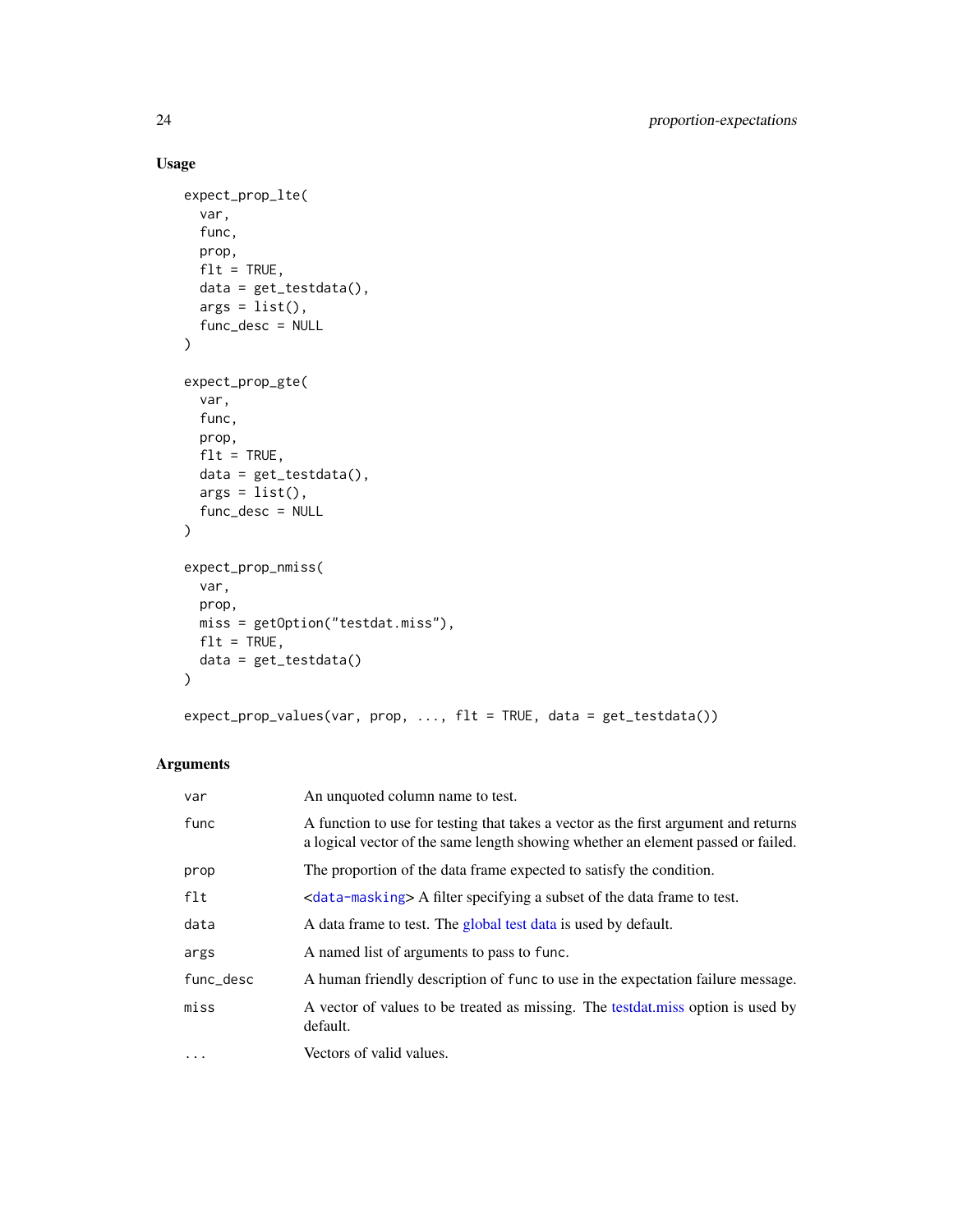## <span id="page-24-0"></span>Details

Given the use of quasi-quotation within these functions, to make a new functions using one of the generics such as expect\_prop\_gte() one must defuse the var argument using the embracing operator {{ }}. See the examples sections for an example.

#### Value

expect\_\*() functions are mainly called for their side effects. The expectation signals its result (e.g. "success", "failure"), which is logged by the current [test reporter.](#page-0-0) In a non-testing context the expectation will raise an error with class expectation\_failure if it fails.

#### See Also

chk\_\*() functions such as [chk\\_values\(\)](#page-8-2)

Other data expectations: [conditional-expectations](#page-10-1), [datacomp-expectations](#page-11-1), [date-expectations](#page-13-1), [exclusivity-expectations](#page-14-1), [generic-expectations](#page-16-1), [label-expectations](#page-19-1), [pattern-expectations](#page-21-1), [text-expectations](#page-25-1), [uniqueness-expectations](#page-26-1), [value-expectations](#page-28-1)

```
sales <- data.frame(
  \text{ sale_id} = 1:5,
  date = c("20200101", "20200101", "20200102", "20200103", "2020003"),
  \text{ sale\_price} = c(10, 20, 30, 40, -1),book_title = c("Phenomenology of Spirit",
    NA,
    "Critique of Practical Reason",
    "Spirit of Trust",
    "Empiricism and the Philosophy of Mind"
  ),
  stringsAsFactors = FALSE
)
# Create a custom expectation
expect_prop_length <- function(var, len, prop, data) {
  expect_prop_gte(
    var = ({var}, # Notice the use of the embracing operator
    func = chk_max_length,
   prop = prop,
   data = data,
   args = list(len = len),func_desc = "length_check"
  )
}
# Use it to check that dates are mostly <= 8 char wide
expect_prop_length(date, 8, 0.9, sales)
# Check price values mostly between 0 and 100
try(expect_prop_values(sale_price, 0.9, 1:100, data = sales))
```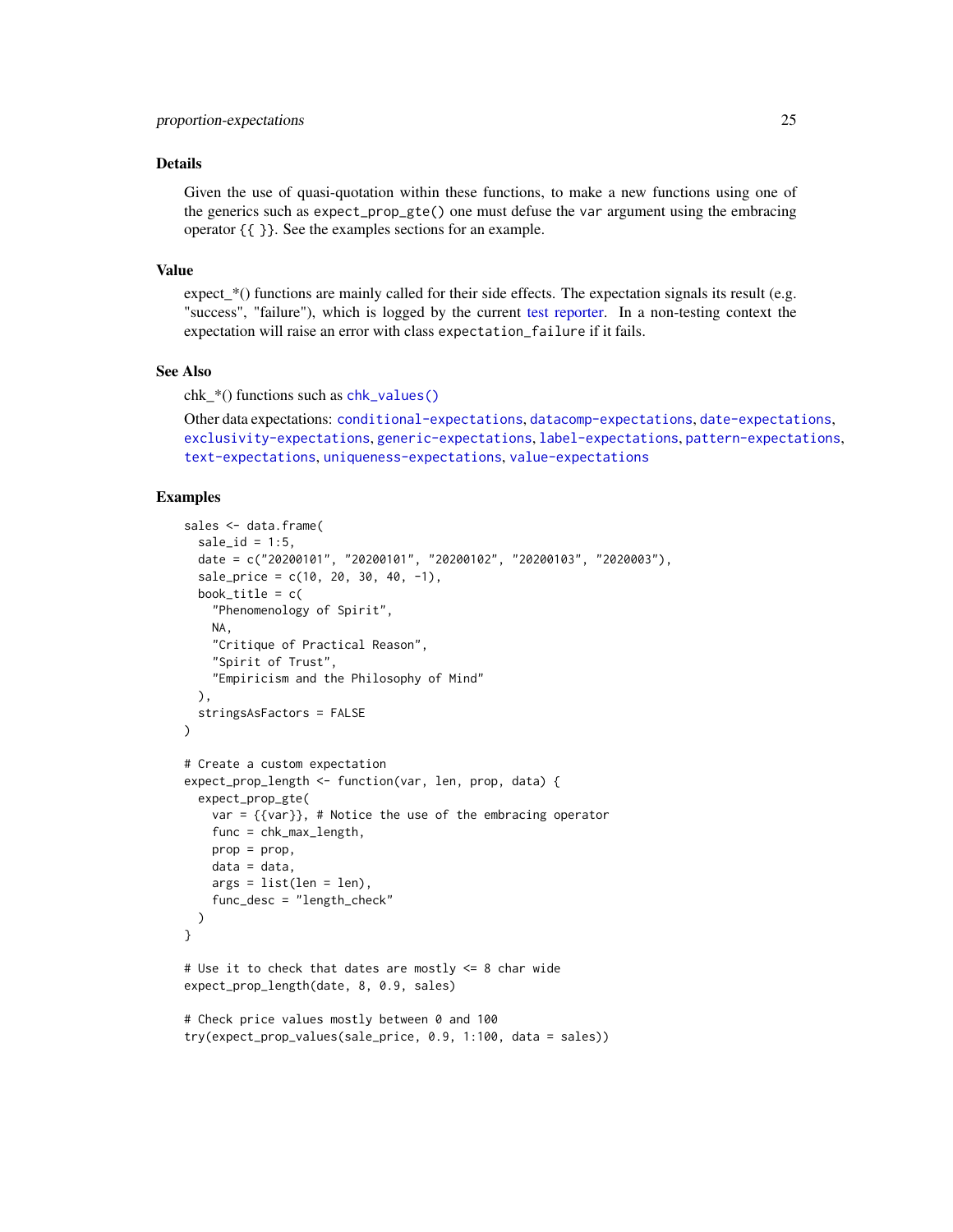## <span id="page-25-1"></span><span id="page-25-0"></span>Description

Test whether variables in a data frame contain common NULL placeholders.

#### Usage

```
expect_text_miss(
  vars,
 miss = getOption("testdat.miss_text"),
  flt = TRUE,data = get_testdata()
)
expect_text_nmiss(
  vars,
 miss = getOption("testdat.miss_text"),
 flt = TRUE,data = get_testdata()
)
```
## Arguments

| vars   | $\langle \text{tidy-select} \rangle$ A set of columns to test.                                                   |
|--------|------------------------------------------------------------------------------------------------------------------|
| miss   | A vector of values to be treated as missing. The testdat miss or testdat miss text<br>option is used by default. |
| $f$ lt |                                                                                                                  |
| data   | A data frame to test. The global test data is used by default.                                                   |

#### Value

expect\_\*() functions are mainly called for their side effects. The expectation signals its result (e.g. "success", "failure"), which is logged by the current [test reporter.](#page-0-0) In a non-testing context the expectation will raise an error with class expectation\_failure if it fails.

## See Also

#### [Checks: text](#page-7-1)

Other data expectations: [conditional-expectations](#page-10-1), [datacomp-expectations](#page-11-1), [date-expectations](#page-13-1), [exclusivity-expectations](#page-14-1), [generic-expectations](#page-16-1), [label-expectations](#page-19-1), [pattern-expectations](#page-21-1), [proportion-expectations](#page-22-1), [uniqueness-expectations](#page-26-1), [value-expectations](#page-28-1)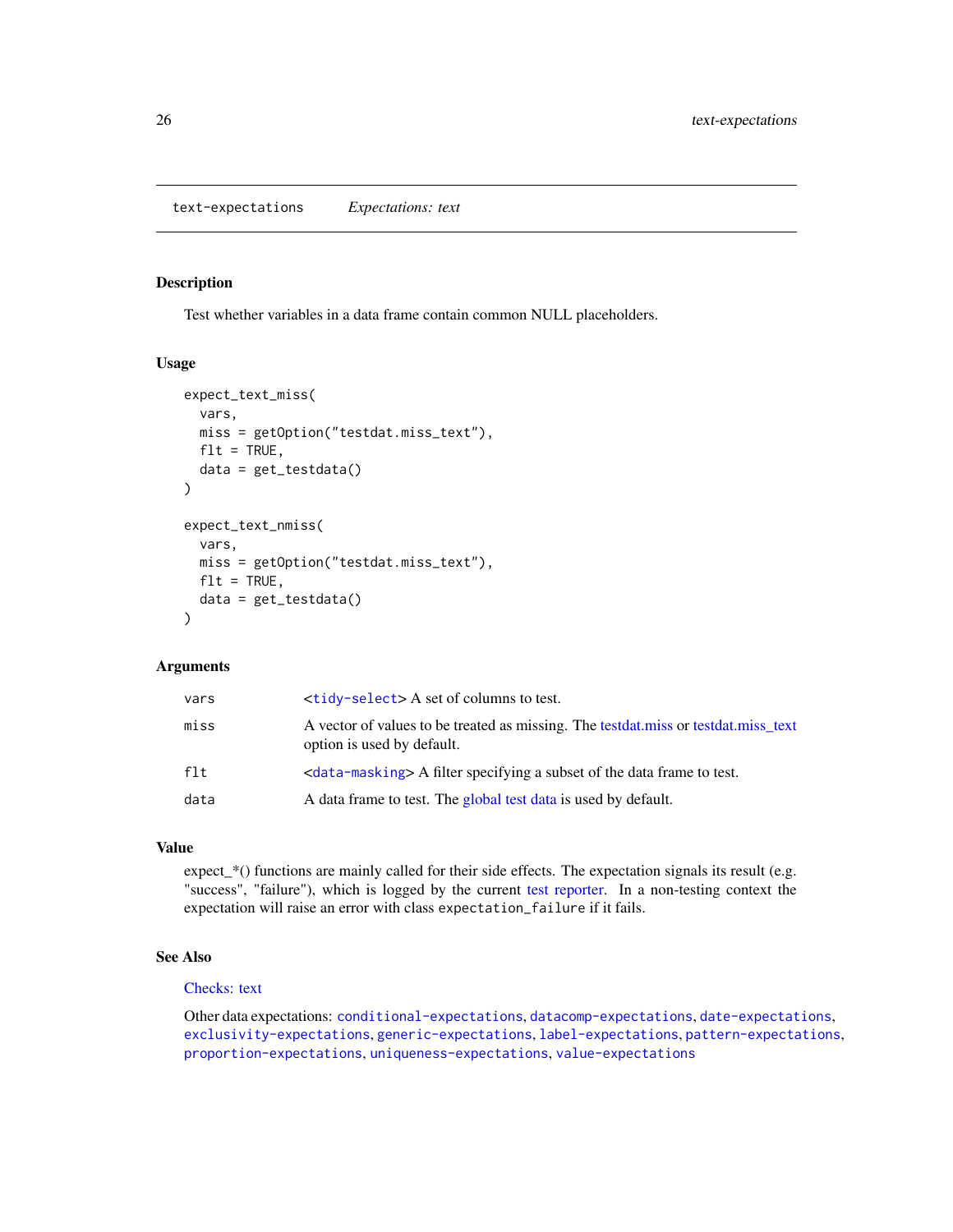## <span id="page-26-0"></span>uniqueness-expectations 27

## Examples

```
sales <- data.frame(
  \text{ sale_id} = 1:5,date = c("20200101", "null", "20200102", "20200103", "null"),
  sale_price = c(10, -1, 30, 40, -1))
# Dates not missing
try(expect_text_nmiss(date, data = sales))
# Date missing if price negative
try(expect_text_miss(date, flt = sale_price %in% -1, data = sales))
```
<span id="page-26-1"></span>uniqueness-expectations

*Expectations: uniqueness*

## Description

These functions test variables for uniqueness.

## Usage

```
expect_unique(
 vars,
  exclude = getOption("testdat.miss"),
 flt = TRUE,data = get_testdata()
\lambdaexpect_unique_across(
 vars,
 exclude = getOption("testdat.miss"),
 flt = TRUE,
  data = get_testdata()
)
expect_unique_combine(
  vars,
 exclude = getOption("testdat.miss"),
 flt = TRUE,data = get_testdata()
)
```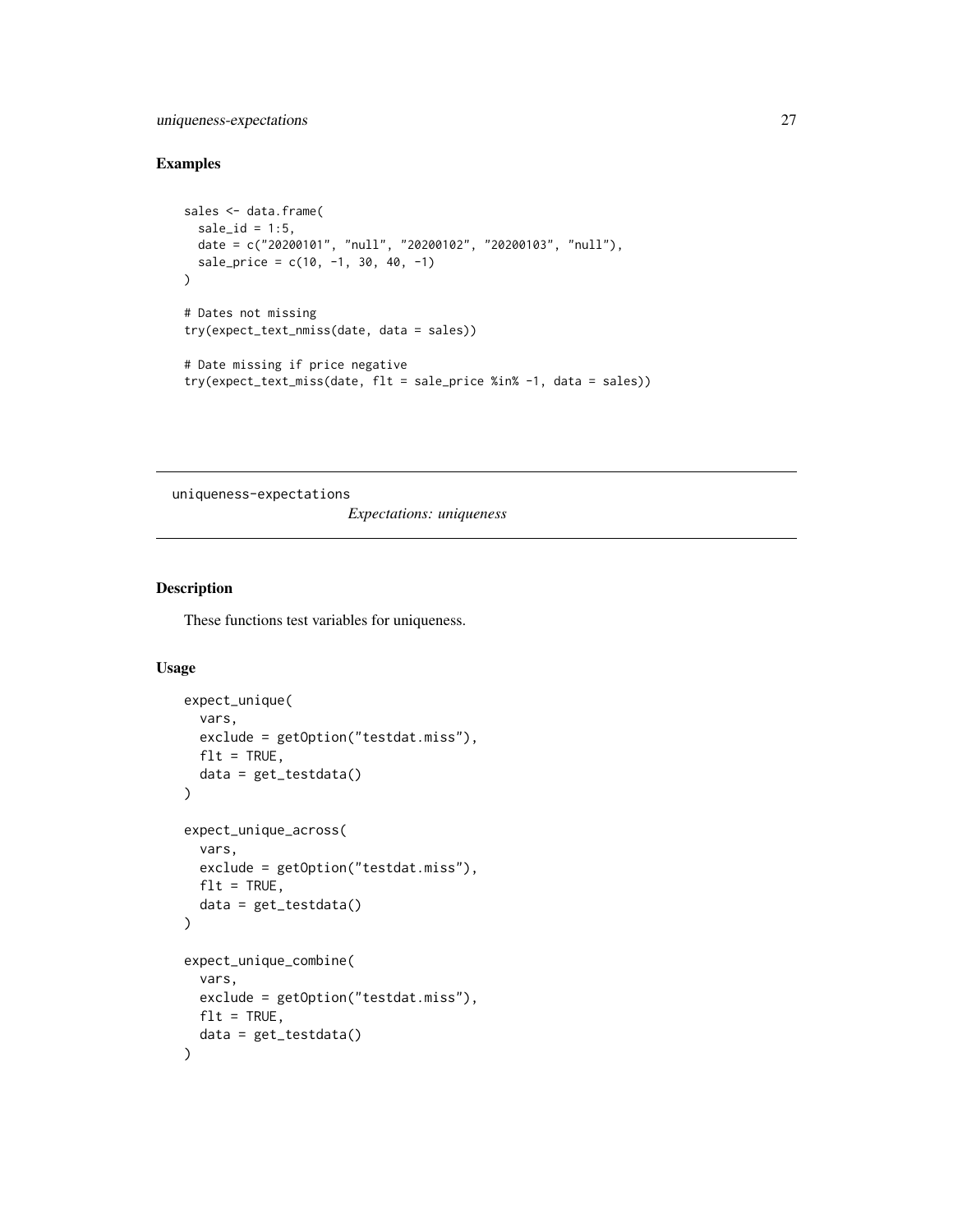#### <span id="page-27-0"></span>**Arguments**

| a vector of values to exclude from uniqueness check. The test dat miss option is<br>exclude<br>used by default. To include all values, set exclude = NULL. |  |
|------------------------------------------------------------------------------------------------------------------------------------------------------------|--|
| f1t.<br><data-masking> A filter specifying a subset of the data frame to test.</data-masking>                                                              |  |
| data<br>A data frame to test. The global test data is used by default.                                                                                     |  |

#### Details

- expect\_unique() tests a set of columns (vars) and fails if the combined columns do not uniquely identify each row.
- expect\_unique\_across() tests a set of columns (vars) and fails if each row does not have unique values in each column.
- expect\_unique\_combine() tests a set of columns (vars) and fails if any value appears more than once across all of them.

By default the uniqueness check excludes missing values (as specified by the [testdat.miss](#page-0-0) option). Setting exclude = NULL will include all values.

#### Value

expect\_\*() functions are mainly called for their side effects. The expectation signals its result (e.g. "success", "failure"), which is logged by the current [test reporter.](#page-0-0) In a non-testing context the expectation will raise an error with class expectation\_failure if it fails.

#### See Also

## [Checks: uniqueness](#page-8-1)

Other data expectations: [conditional-expectations](#page-10-1), [datacomp-expectations](#page-11-1), [date-expectations](#page-13-1), [exclusivity-expectations](#page-14-1), [generic-expectations](#page-16-1), [label-expectations](#page-19-1), [pattern-expectations](#page-21-1), [proportion-expectations](#page-22-1), [text-expectations](#page-25-1), [value-expectations](#page-28-1)

```
student_fruit_preferences <- data.frame(
 student_id = c(1:5, NA, NA),
 apple = c(1, 1, 1, 1, 99, NA, NA),orange = c(2, 3, 2, 3, 99, NA, NA),
 banana = c(3, 2, 3, 2, 99, NA, NA),
 phone1 = c(123, 456, 789, 987, 654, NA, NA),
 phone2 = c(345, 678, 987, 567, 000, NA, NA)
\mathcal{L}# Check that key is unique, excluding NAs by default
expect_unique(student_id, data = student_fruit_preferences)
# Check that key is unique, including NAs
try(expect_unique(student_id, exclude = NULL, data = student_fruit_preferences))
```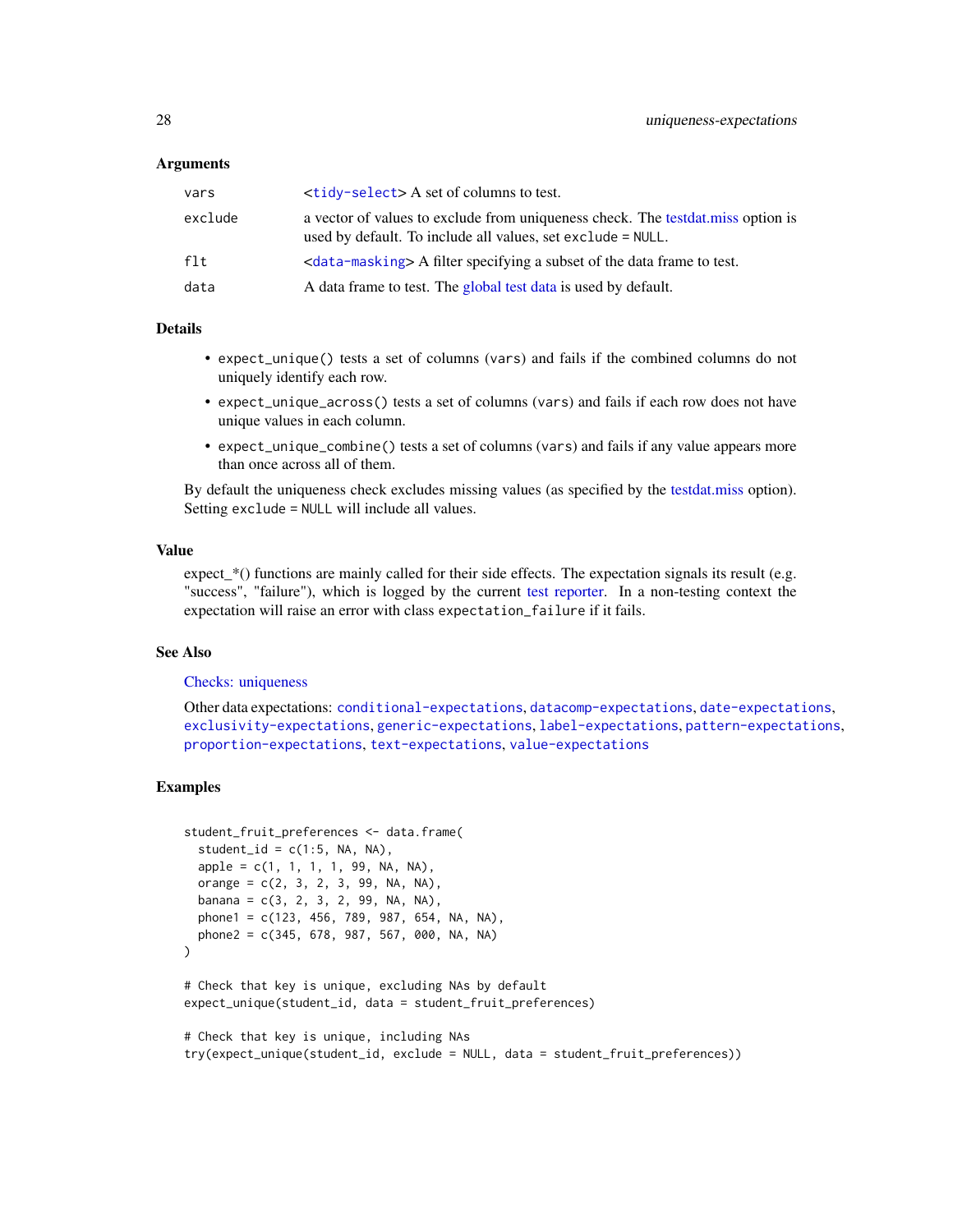```
# Check each fruit has unique preference number
try(
expect_unique_across(
 c(apple, orange, banana),
  data = student_fruit_preferences
)
\mathcal{L}# Check each fruit has unique preference number, allowing multiple 99 (item
# skipped) codes
expect_unique_across(
  c(apple, orange, banana),
  exclude = c(99, NA), data = student_fruit_preferences
)
# Check that each phone number appears at most once
try(expect_unique_combine(c(phone1, phone2), data = student_fruit_preferences))
```
<span id="page-28-1"></span>value-expectations *Expectations: values*

#### Description

Test whether variables in a data frame contain only certain values.

## Usage

```
expect_values(
 vars,
  ...,
 miss = getOption("testdat.miss"),
 flt = TRUE,data = get_testdata()
)
```
expect\_range(vars, min, max, ..., flt = TRUE, data = get\_testdata())

## Arguments

| vars     | $\langle \text{tidy-select} \rangle$ A set of columns to test.                                                   |
|----------|------------------------------------------------------------------------------------------------------------------|
| $\ddots$ | Vectors of valid values.                                                                                         |
| miss     | A vector of values to be treated as missing. The testdat.miss or testdat.miss_text<br>option is used by default. |
| flt      | <data-masking> A filter specifying a subset of the data frame to test.</data-masking>                            |
| data     | A data frame to test. The global test data is used by default.                                                   |
| min      | Minimum value for range check.                                                                                   |
| max      | Maximum value for range check.                                                                                   |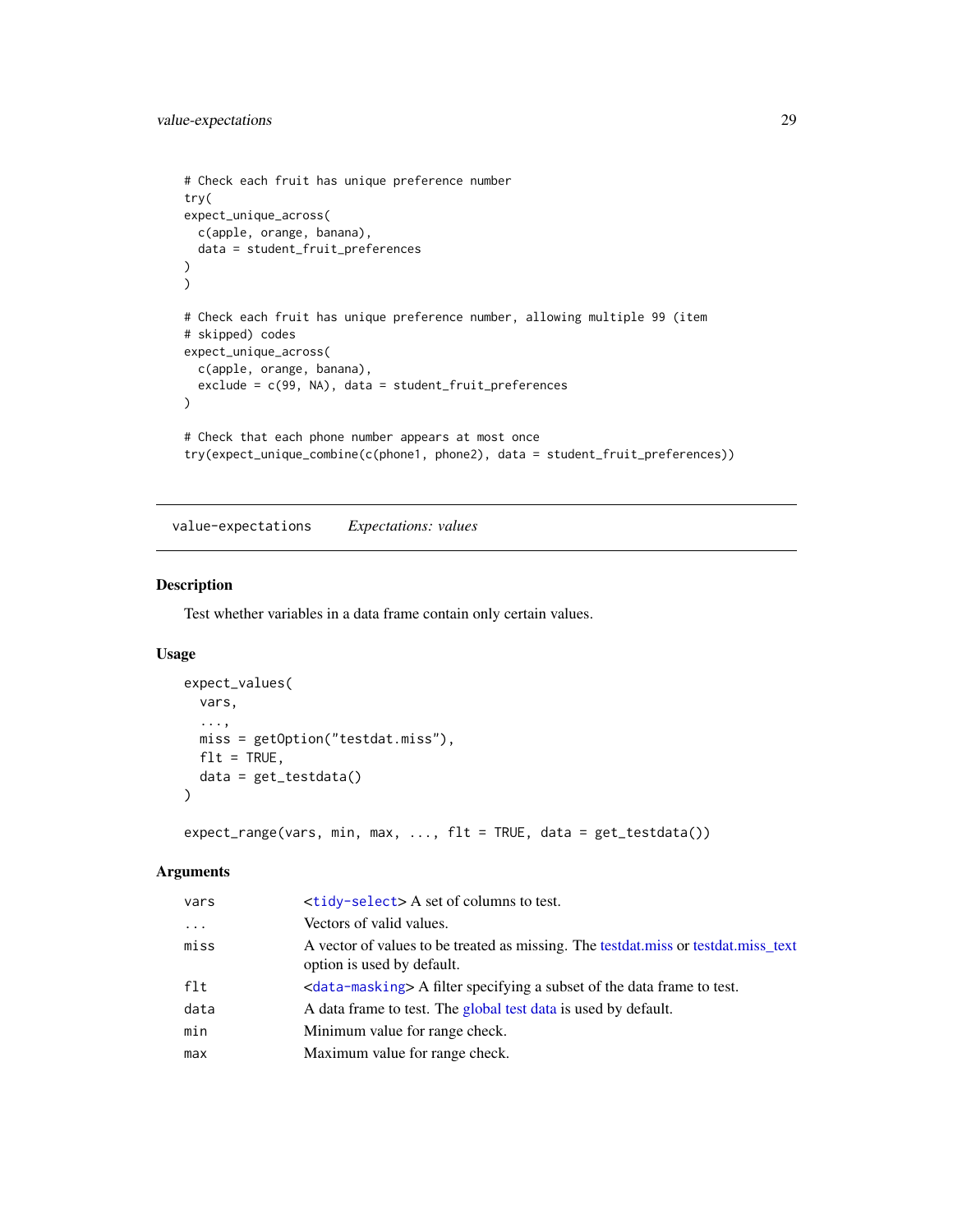## Value

expect\_\*() functions are mainly called for their side effects. The expectation signals its result (e.g. "success", "failure"), which is logged by the current [test reporter.](#page-0-0) In a non-testing context the expectation will raise an error with class expectation\_failure if it fails.

## See Also

## [Checks: values](#page-8-2)

Other data expectations: [conditional-expectations](#page-10-1), [datacomp-expectations](#page-11-1), [date-expectations](#page-13-1), [exclusivity-expectations](#page-14-1), [generic-expectations](#page-16-1), [label-expectations](#page-19-1), [pattern-expectations](#page-21-1), [proportion-expectations](#page-22-1), [text-expectations](#page-25-1), [uniqueness-expectations](#page-26-1)

#### Examples

```
sales <- data.frame(
  sale_id = 1:5,date = c("20200101", "20200101", "20200102", "20200103", "20220101"),
  sale_price = c(10, 20, 30, 40, -1)
\lambdatry(expect_values(date, 20000000:20210000, data = sales)) # Dates between 2000 and 2021
```
try(expect\_range(sale\_price, min = 0, max = Inf, data = sales)) # Prices non-negative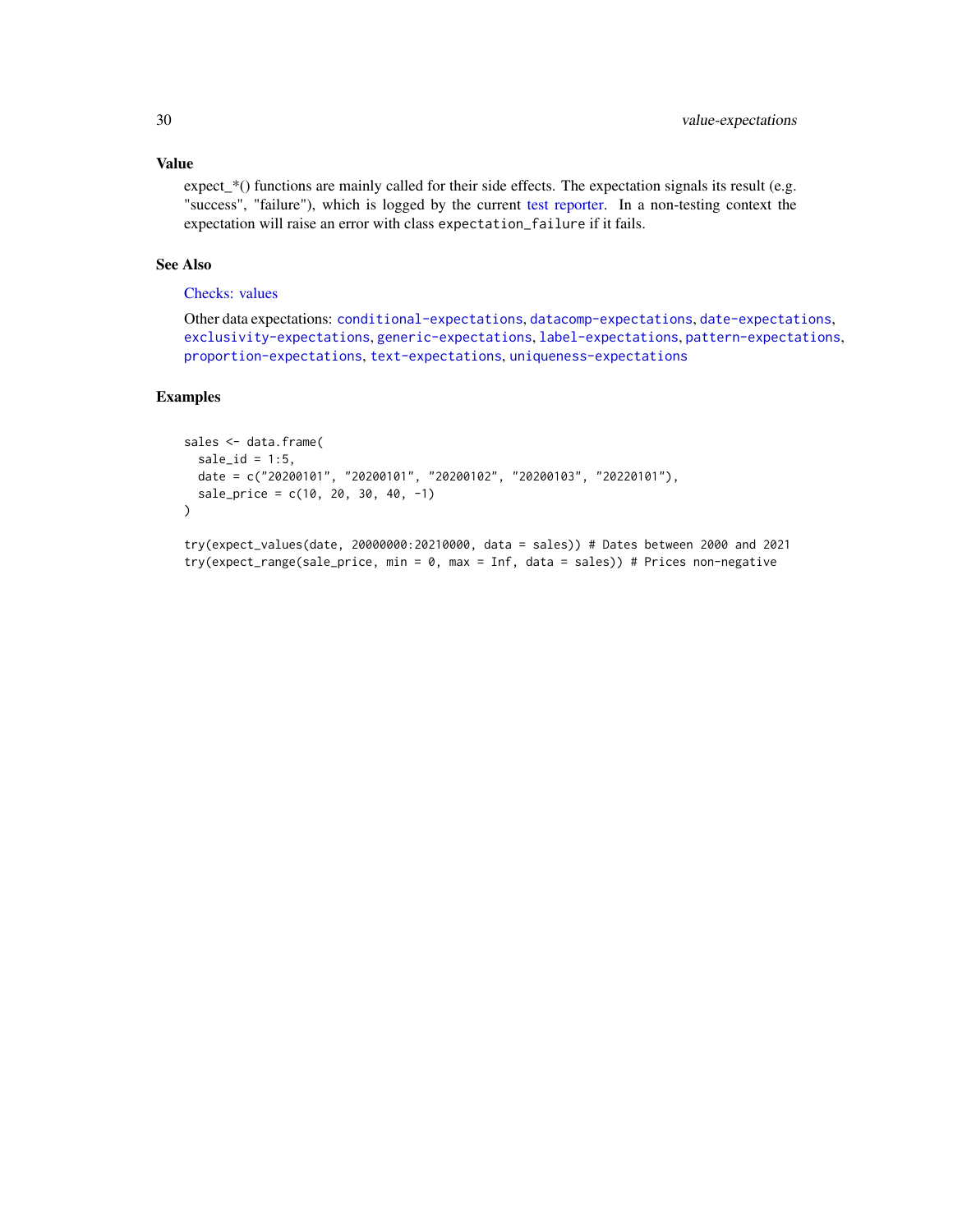# <span id="page-30-0"></span>**Index**

```
∗ data expectations
    conditional-expectations, 11
    datacomp-expectations, 12
    date-expectations, 14
    exclusivity-expectations, 15
    generic-expectations, 17
    label-expectations, 20
    pattern-expectations, 22
    proportion-expectations, 23
    text-expectations, 26
    uniqueness-expectations, 27
    value-expectations, 29
∗ vector checks
    chk-dates, 2
    chk-dummy, 3
    chk-labels, 5
    chk-patterns, 7
    chk-text, 8
    chk-uniqueness, 9
    chk-values, 9
%E>% (global-data), 19
Checks: data frame helpers, 3, 6–10
Checks: date, 14
Checks: labels, 21
Checks: patterns, 23
Checks: text, 26
Checks: uniqueness, 28
Checks: values, 30
chk-dates, 2
chk-dummy, 3
chk-helper, 4
chk-labels, 5
chk-patterns, 7
chk-text, 8
chk-uniqueness, 9
chk-values, 9
chk_ascii (chk-text), 8
chk_blank (chk-values), 9
chk_date_yyyy (chk-dates), 2
```

```
chk_date_yyyymm (chk-dates), 2
chk_date_yyyymmdd (chk-dates), 2
chk_dummy (chk-dummy), 3
chk_equals (chk-values), 9
chk_filter (chk-helper), 4
chk_filter_all (chk-helper), 4
chk_filter_any (chk-helper), 4
chk_labels (chk-labels), 5
chk_max_length (chk-patterns), 7
chk_range (chk-values), 9
chk_regex (chk-patterns), 7
chk_text_miss (chk-text), 8
chk_text_nmiss (chk-text), 8
chk_unique (chk-uniqueness), 9
chk_values (chk-values), 9
chk_values(), 4, 18, 25
conditional-expectations, 11
```

```
datacomp-expectations, 12
date-expectations, 14
dplyr::join(), 13
```

```
exclusivity-expectations, 15
expect_all (generic-expectations), 17
expect_allany (generic-expectations), 17
expect_any (generic-expectations), 17
expect_base (conditional-expectations),
        11
expect_cond (conditional-expectations),
        11
expect_date_yyyy (date-expectations), 14
expect_date_yyyymm (date-expectations),
        14
expect_date_yyyymmdd
        (date-expectations), 14
expect_exclusive
        (exclusivity-expectations), 15
expect_labels (label-expectations), 20
expect_make, 16
```